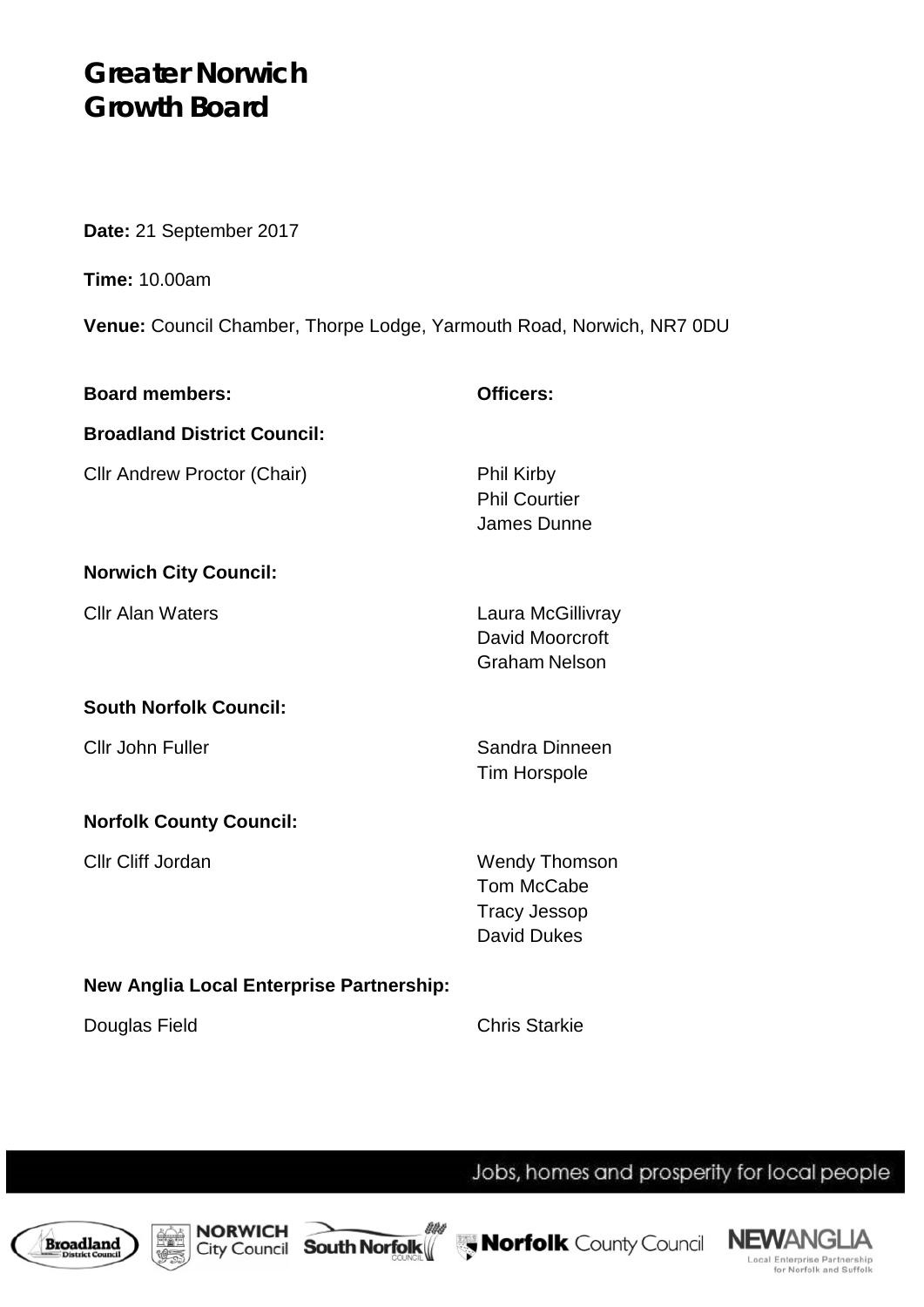### **AGENDA**

| 1. | <b>Apologies</b> |  |
|----|------------------|--|
|    |                  |  |

| 3.  | <b>Minutes of meeting 13 July 2017</b>                                                                                                                                                                                               | $4 - 5$   |
|-----|--------------------------------------------------------------------------------------------------------------------------------------------------------------------------------------------------------------------------------------|-----------|
| 4.  | <b>Greater Norwich Working Arrangements</b><br>A report by Phil Kirby, Chief Executive, Broadland District Council                                                                                                                   | $6 - 12$  |
| 5.  | <b>Appointment of Greater Norwich Director for Growth</b><br>A report by Phil Kirby, Chief Executive, Broadland District Council                                                                                                     | $13 - 24$ |
| 6.  | <b>Vision and Objectives update</b><br>A report by Tim Horspole, Director of Growth and Localism, South Norfolk<br>Council                                                                                                           | $25 - 28$ |
| 7.  | <b>Greater Norwich at MIPIM UK 2017</b><br>A verbal update by Dave Moorcroft, Director of Regeneration and<br>Development, Norwich City Council and James Dunne, Communications<br>and Marketing Manager, Broadland District Council |           |
| 8.  | <b>Greater Norwich Local Infrastructure Fund</b><br>A report by Phil Courtier, Head of Planning, Broadland District Council                                                                                                          | $29 - 34$ |
| 9.  | <b>Greater Norwich Growth Board Forward Plan</b><br>A report by Dave Moorcroft, Director of Regeneration and Development,<br><b>Norwich City Council</b>                                                                             | $35 - 38$ |
| 10. | <b>Any Other Business</b>                                                                                                                                                                                                            |           |
| 11. | <b>Date of Next Meeting</b><br>$10cm$ Thursday 26 Ostober 2017                                                                                                                                                                       |           |

*10am, Thursday 26 October 2017 Council Chamber, Broadland District Council*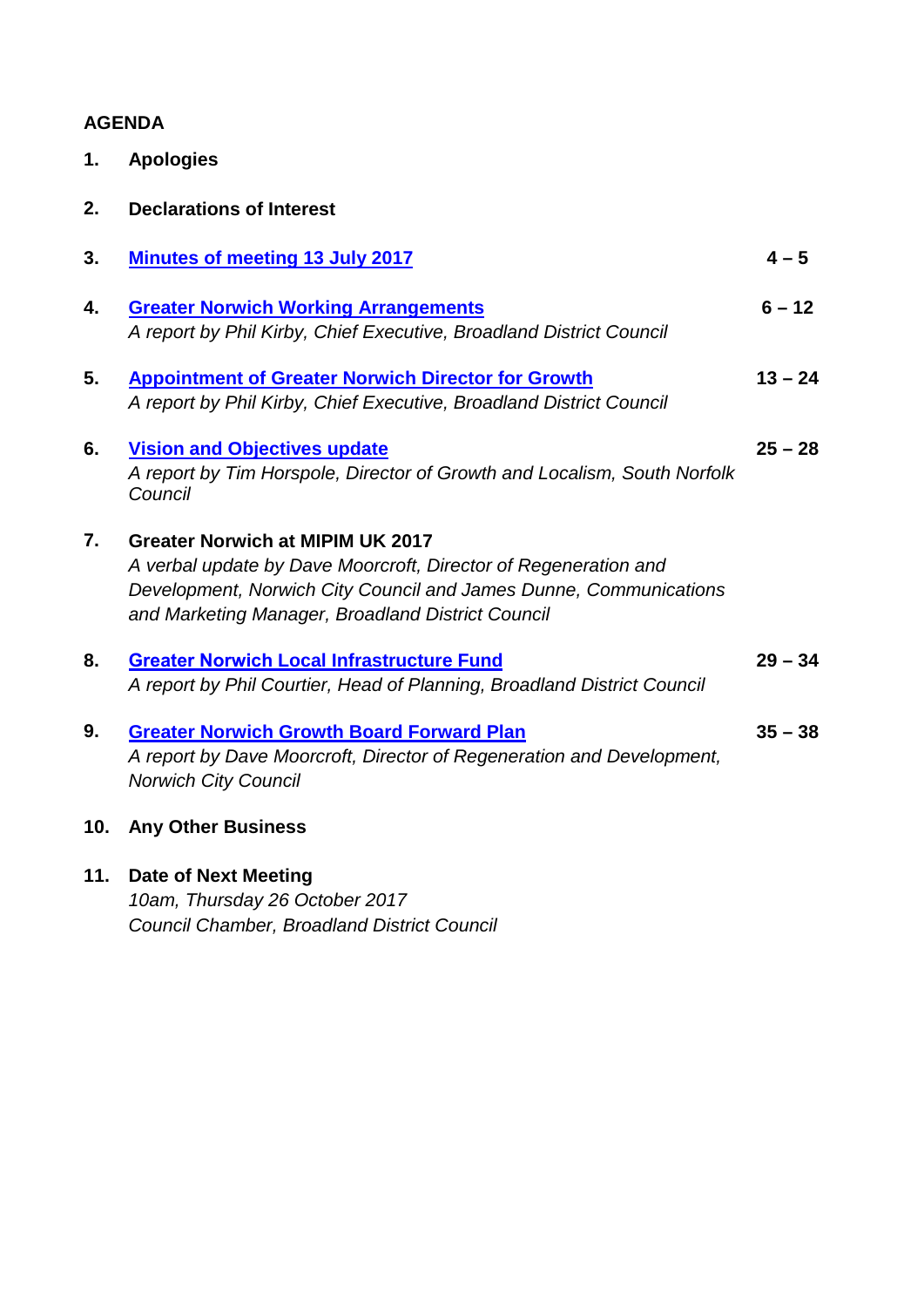### **FOR FURTHER INFORMATION PLEASE CONTACT:**

Project officer: Ellen Goodwin t: 01603 638160 e: ellen.goodwin@norfolk.gov.uk Greater Norwich Projects Team, Norfolk County Council, Martineau Lane, Norwich, NR1 2DH

13 September 2017



If you would like this agenda in large print, audio, Braille, alternative format or in a different language, please call Ellen Goodwin, Project Manager on 01603 638160 or email ellen.goodwin@norfolk.gov.uk



Please call Ellen Goodwin, Project Manager on 01603 638160 or email [ellen.goodwin@norfolk.gov.uk](mailto:ellen.goodwin@norfolk.gov.uk) in advance of the meeting if you have any queries regarding access requirements.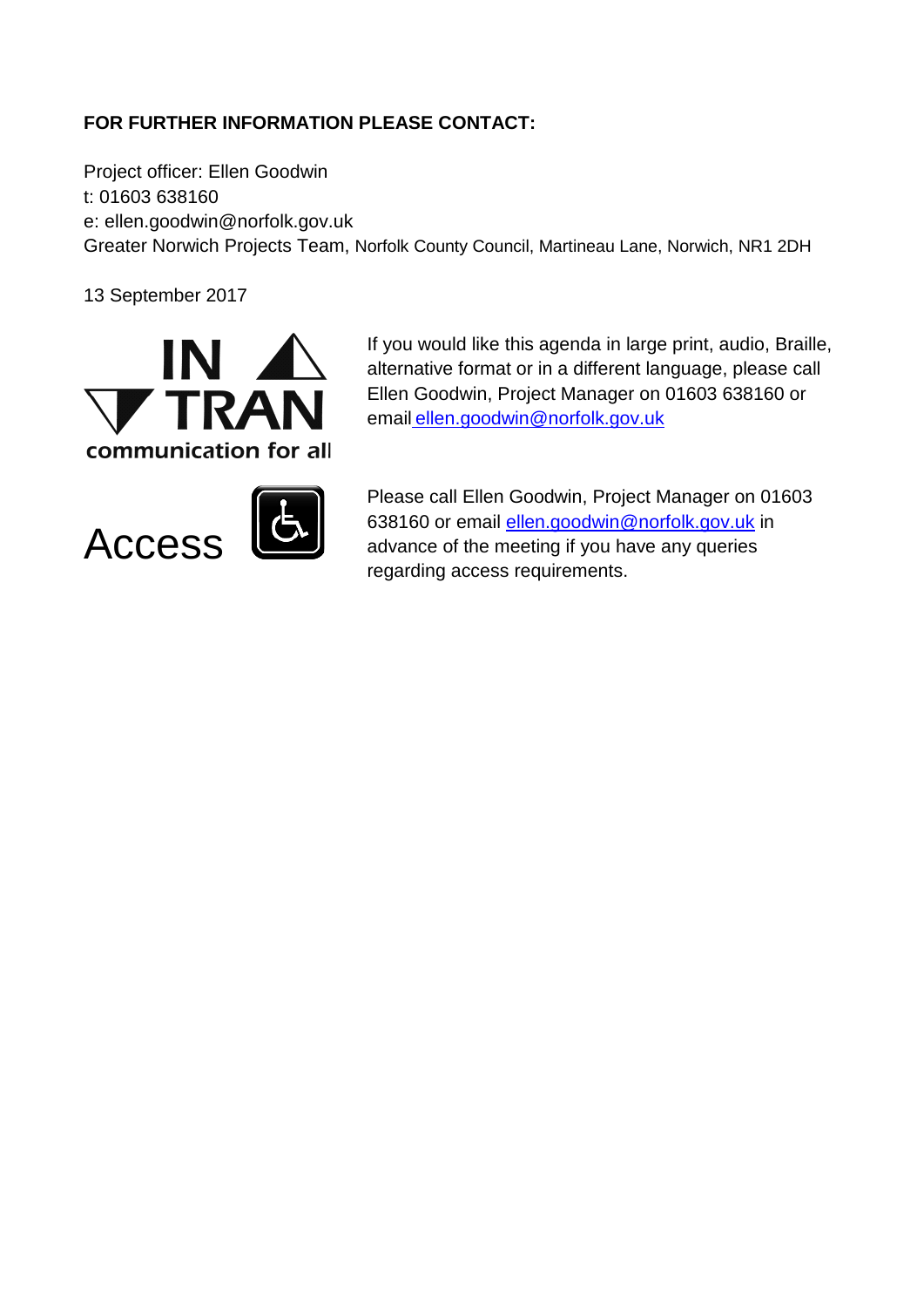# <span id="page-3-0"></span>**Greater Norwich Growth Board Meeting Minutes**

**Date:** Thursday 13 July 2017

**Time:** 10.00 am

**Venue:** Broadland District Council, Thorpe Lodge, 1 Yarmouth Road, Norwich, NR7 0DU

#### **Present:**

| <b>Board Members:</b>                    | Officers:                                                |
|------------------------------------------|----------------------------------------------------------|
| <b>Broadland District Council:</b>       |                                                          |
| Cllr Andrew Proctor (Chair)              | <b>Phil Kirby</b><br><b>Phil Courtier</b><br>James Dunne |
| <b>Norwich City Council:</b>             |                                                          |
| <b>Cllr Alan Waters</b>                  | David Moorcroft                                          |
| <b>South Norfolk Council:</b>            | <b>Graham Nelson</b>                                     |
| Cllr John Fuller                         | <b>Tim Horspole</b>                                      |
| <b>Norfolk County Council:</b>           |                                                          |
| Cllr Cliff Jordan                        | <b>David Dukes</b>                                       |
| New Anglia Local Enterprise Partnership: | Chris Hey                                                |
| Mark Pendlington                         | <b>Chris Starkie</b>                                     |
| In attendance:                           |                                                          |
| Greater Norwich Projects Team            | Amy Broadhead<br><b>Ellen Goodwin</b>                    |

### **1. APOLOGIES FOR ABSENCE**

Apologies were received on behalf of Sandra Dinneen and Laura McGillivray.

### **2. MINUTES**

*Minute no: 3 – Minutes*

As Resolution vii of The Future of Greater Norwich had not been agreed at the 25 May 2017 meeting; the Chairman proposed the following: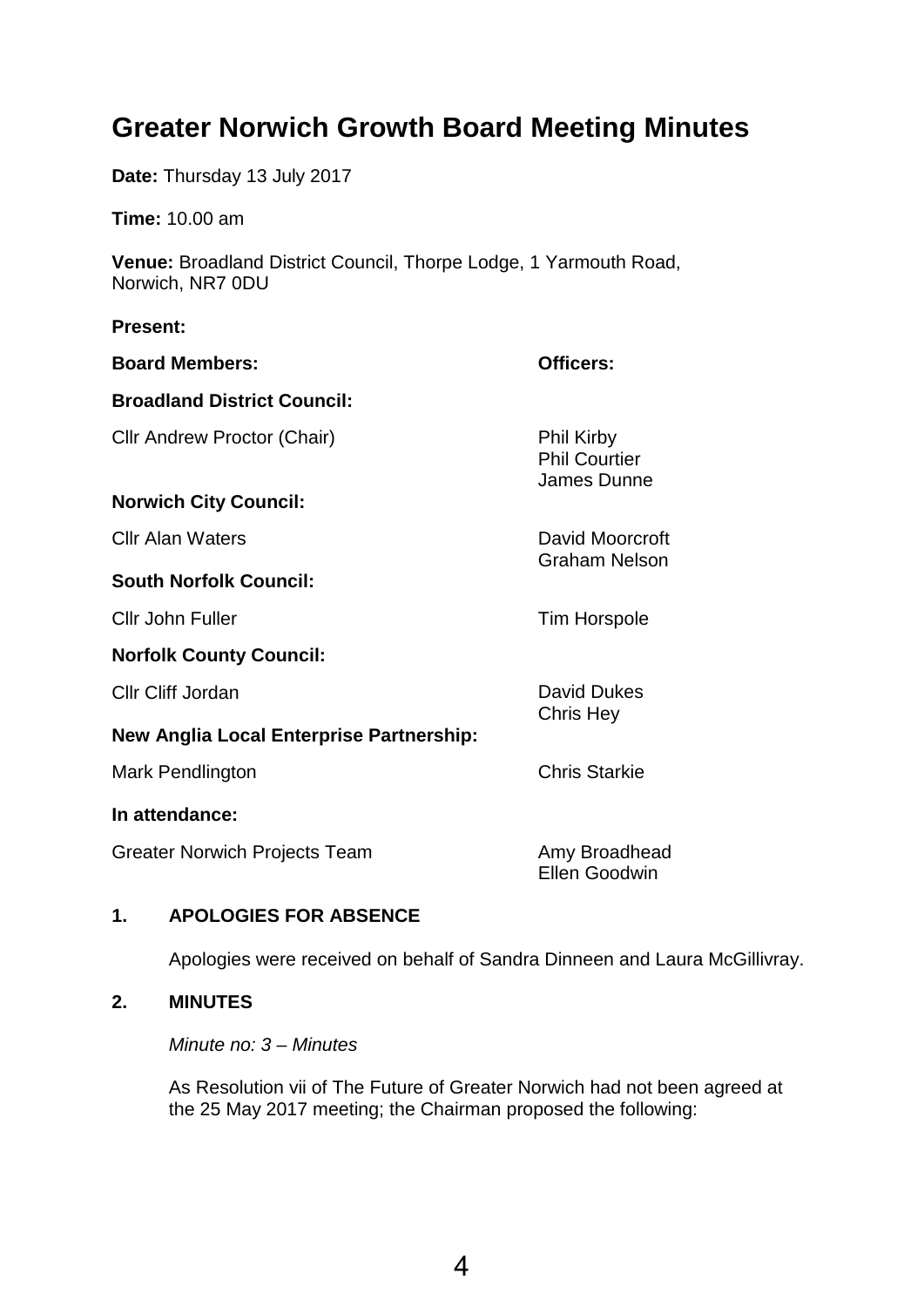#### *Resolution vii*

*Recognising that the NPA/rural areas of Greater Norwich exist as policy areas until a new Greater Norwich Local Plan is adopted (by 2020) give a steer to the Local Plans Working Group, that subject to the evidence not suggesting anything to the contrary, the policy framework within the Greater Norwich Local Plan provides for the housing land supply to be calculated over the single Greater Norwich geography.* 

The Resolution could not be agreed by the Board, and it also became clear that the appointment of the Greater Norwich Director for Growth could not be agreed with the proposed job description in the report.

In the light of this impasse the Chairman closed the meeting.

*The meeting closed at 10.24 am.*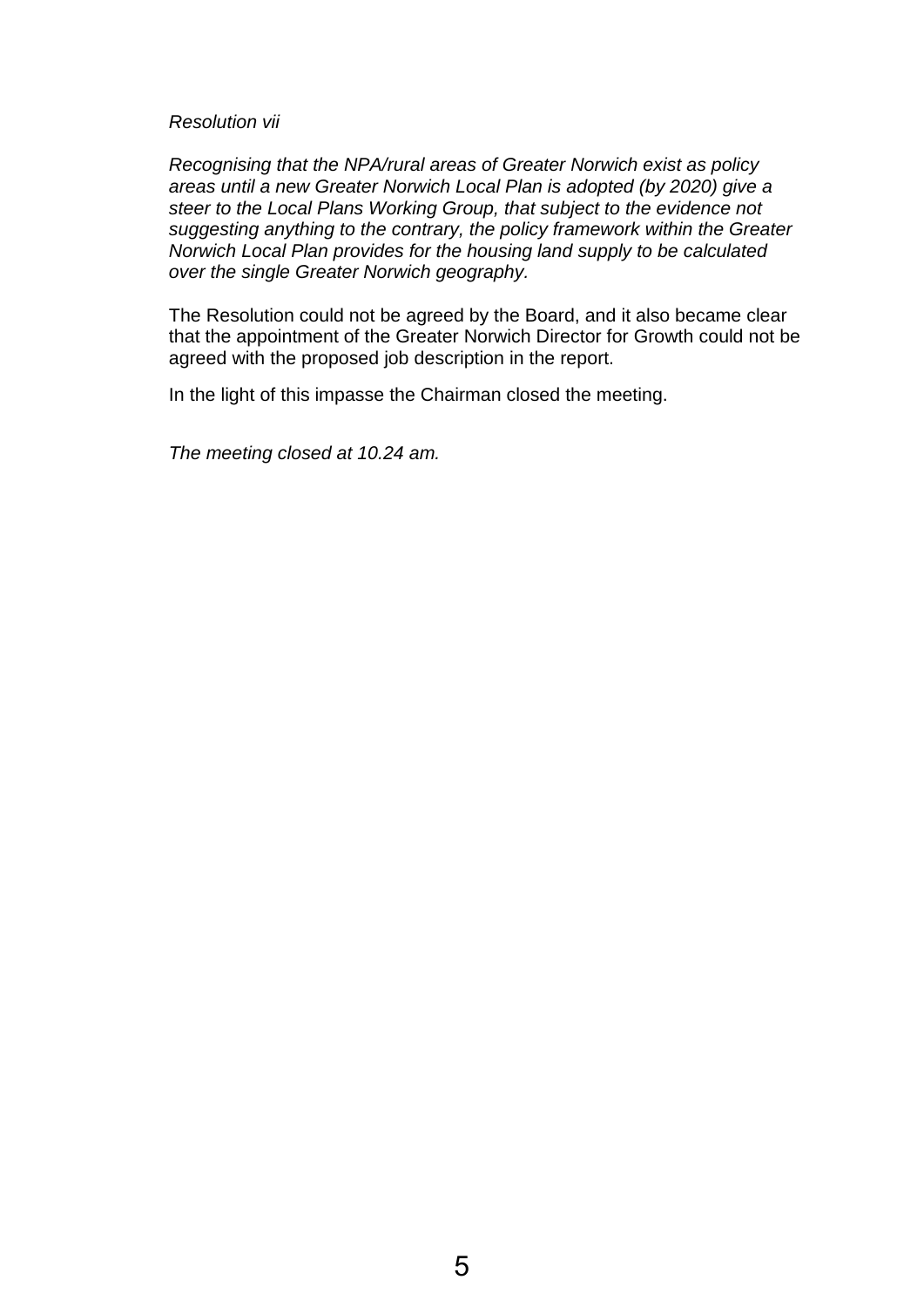### **Greater Norwich Working Arrangements**

<span id="page-5-0"></span>*Phil Kirby, Chief Executive, Broadland District Council*

### **Summary**

At the meetings held on 23 March and 25 May the Board considered a package of recommendations designed to reinvigorate the partnership and shape its continued journey.

This paper sets out those recommendations which the Board has agreed and seeks to offer a way forward with regard to those recommendations around which resolution could not previously be reached.

### **Recommendations**

- 1. The Board is asked to re-affirm the recommendations agreed at the 23 March and 25 May 2017 meetings;
	- (i) Agreed the new structure of the partnership (as set out in Appendix 1 of this report), and recommend to the partners that this model be adopted at the earliest opportunity;
	- (ii) to instruct Chief Executive Officers to commence work and present back to the Board for adoption, a clear vision, objectives and coherent narrative for the growth of Greater Norwich including a strapline to pave the way for:
		- the appointment of a Greater Norwich Director for Growth;
		- the establishment of a special purpose delivery vehicle and - the preparation of a single Greater Norwich Economic and Inward Investment Strategy which will be a priority for preparation later in 2017;

in reporting back to the next Board meeting, identify the minimum staffing requirements to make the arrangements effective and potential sources of funding for a three year budget period;

- (iii) agree to meet on a six weekly cycle
- (iv) add 'develop and promote an identity for the GNGB' to the functions of the Board;
- (v) agree use of >Norwich logo in all communication;
- (vi) agree that all communications around delivery are branded as coming from the GNGB;
- (vii) create and use only one website www.greaternorwich.co.uk; the site will mainly focus on selling the area as an area for growth, focussing on people and place and current opportunities for growth. It will incorporate areas for GNDP and GNLP areas as well as agendas/minutes etc;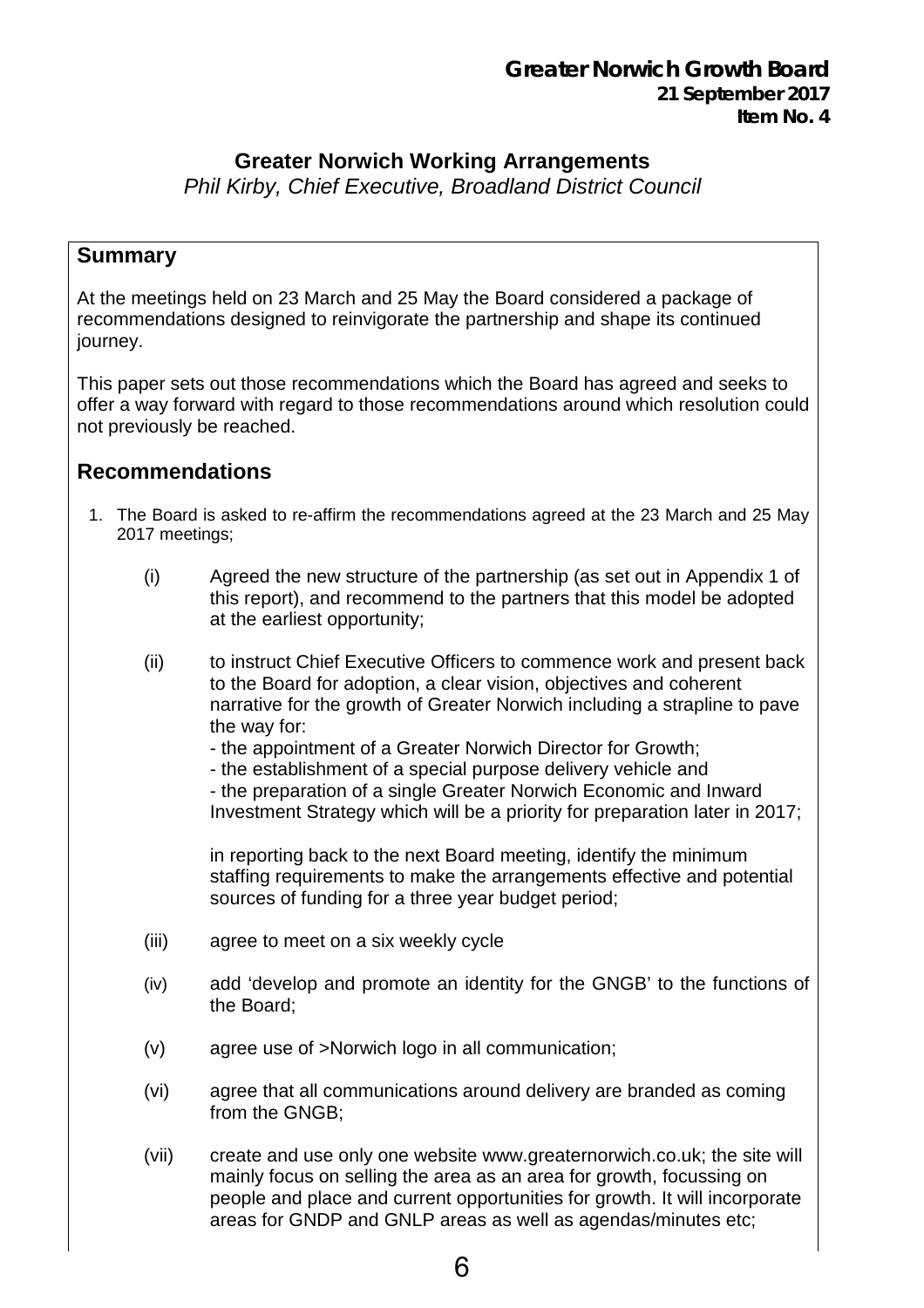- (viii) create a suite of central materials to be used to promote the GNGB
- (ix) to maintain a commitment to focus growth on the most sustainable locations.
- 2. Agree to the revised recommendations as set out below:
- *(i) agree to the partners adoption of the Annual Growth Programme for 2017/18 without any provision for maintenance funding.*
- *(ii) commit to drive growth forward on the existing allocated sites in the Greater Norwich area, in particular, but not limited to, Beeston Park, the Deal Ground/Utilities site, Barrack Street, Rackheath, the Norwich Research Park and Long Stratton;*

### **Background**

At its meeting on 23 March 2017 the Board was presented with a package of recommendations designed to reinvigorate the Greater Norwich partnership in order to meet the challenges of achieving long term growth. Seeing the position of the GNGB as setting the strategic direction for the partnership as its central body.

The Board unanimously supported the majority of the recommendations presented but two points of clarification remain. This paper sets out the recommendations which the Board has endorsed to date, seeks re-affirmation and recommends modifications to two of the original recommendations on which agreement has not been reached.

- 1.1 At its meeting on 23 March 2017 the Board resolved to:
	- (i) Agree the new structure of the partnership (as set out in Appendix 1 of this report), and recommend to the partners that this model be adopted at the earliest opportunity;
	- (ii) to instruct Chief Executive Officers to commence work and present back to the Board for adoption, a clear vision, objectives and coherent narrative for the growth of Greater Norwich including a strapline to pave the way for:
		- o the appointment of a Greater Norwich Director for Growth;
		- o the establishment of a special purpose delivery vehicle and
		- o the preparation of a single Greater Norwich Economic and Inward Investment Strategy which will be a priority for preparation later in 2017;

in reporting back to the next Board meeting, identify the minimum staffing requirements to make the arrangements effective and potential sources of funding for a three year budget period;

- (iii) agree to meet on a six weekly cycle
- (iv) agree to the partners adoption of the Annual Growth Programme for 2017/18 without any provision for maintenance funding but recognise that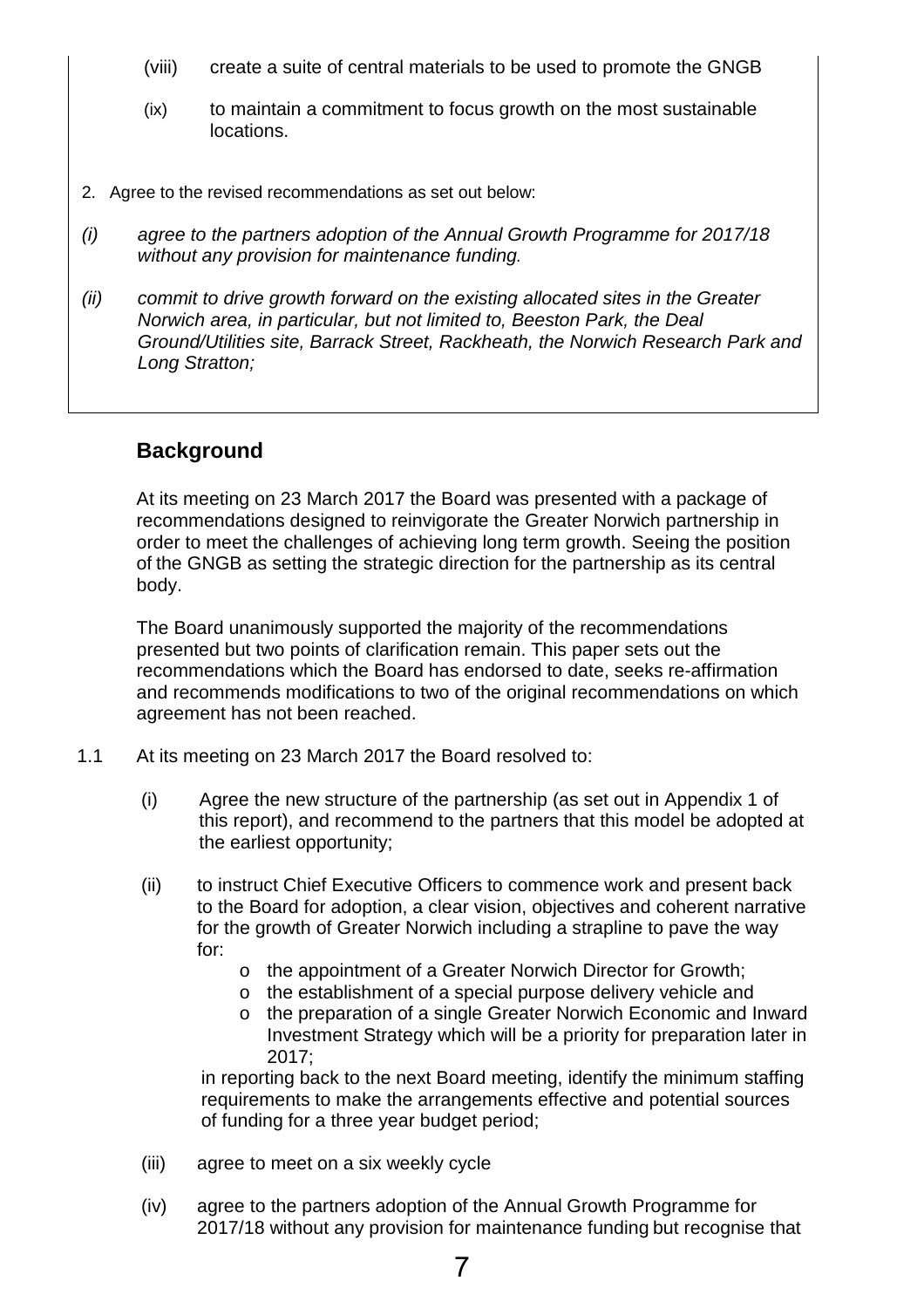a sufficient future maintenance pot (18/19 onwards) will be necessary as part of the future investment programmes in the Greater Norwich area;

- (v) add 'develop and promote an identity for the GNGB' to the functions of the Board;
- (vi) agree use of >Norwich logo in all communication;
- (vii) agree that all communications around delivery are branded as coming from the GNGB
- (viii) create and use only one website www.greaternorwich.co.uk; the site will mainly focus on selling the area as an area for growth, focussing on people and place and current opportunities for growth. It will incorporate areas for GNDP and GNLP areas as well as agendas/minutes etc;
- (ix) create a suite of central materials to be used to promote the GNGB.
- 1.2 At its meeting on 25 May 2017 the Board agreed two further recommendations for the partnership;
	- to maintain a commitment to focus growth on the most sustainable locations;
	- to drive growth on existing allocated sites especially but not limited to Beeston Park, Rackheath, the Deal Ground/Utilities site, Barrack Street, the Norwich Research Park and Long Stratton;
- 1.3 One recommendation presented to the 23 March meeting remains to be agreed;
	- to give a steer to the Local Plans Working Group, that subject to the evidence not suggesting anything to the contrary, the policy framework within the Greater Norwich Local Plan provides for the housing land supply to be calculated over the single Greater Norwich geography;
- 1.4 It has not been possible to proceed with adoption of the Annual Growth Programme for 2017/18 given that agreement has not been forthcoming on this recommendation.

### **2. Issues**

- 2.1 *Maintenance*
- 2.1.1 In the early discussions regarding the use of partnership funding to deliver Infrastructure projects, there was agreement that maintenance costs would not be included as a potential draw on the limited partnership resources.
- 2.1.2 However, it is appropriate to review such decisions as time goes on and recent discussions on this issue highlighted differing views which resulted in a delay to the approval of the 2017/18 Annual Growth Programme by constituent partners.
- 2.1.3 The 2017/18 Growth Programme has now been endorsed by all partners with no provision for maintenance. The board is recommended to agree an amendment to the earlier recommendation agreed at its meeting in March, to acknowledge the current position.
- 2.1.4 The following revision to recommendation (iv) is proposed: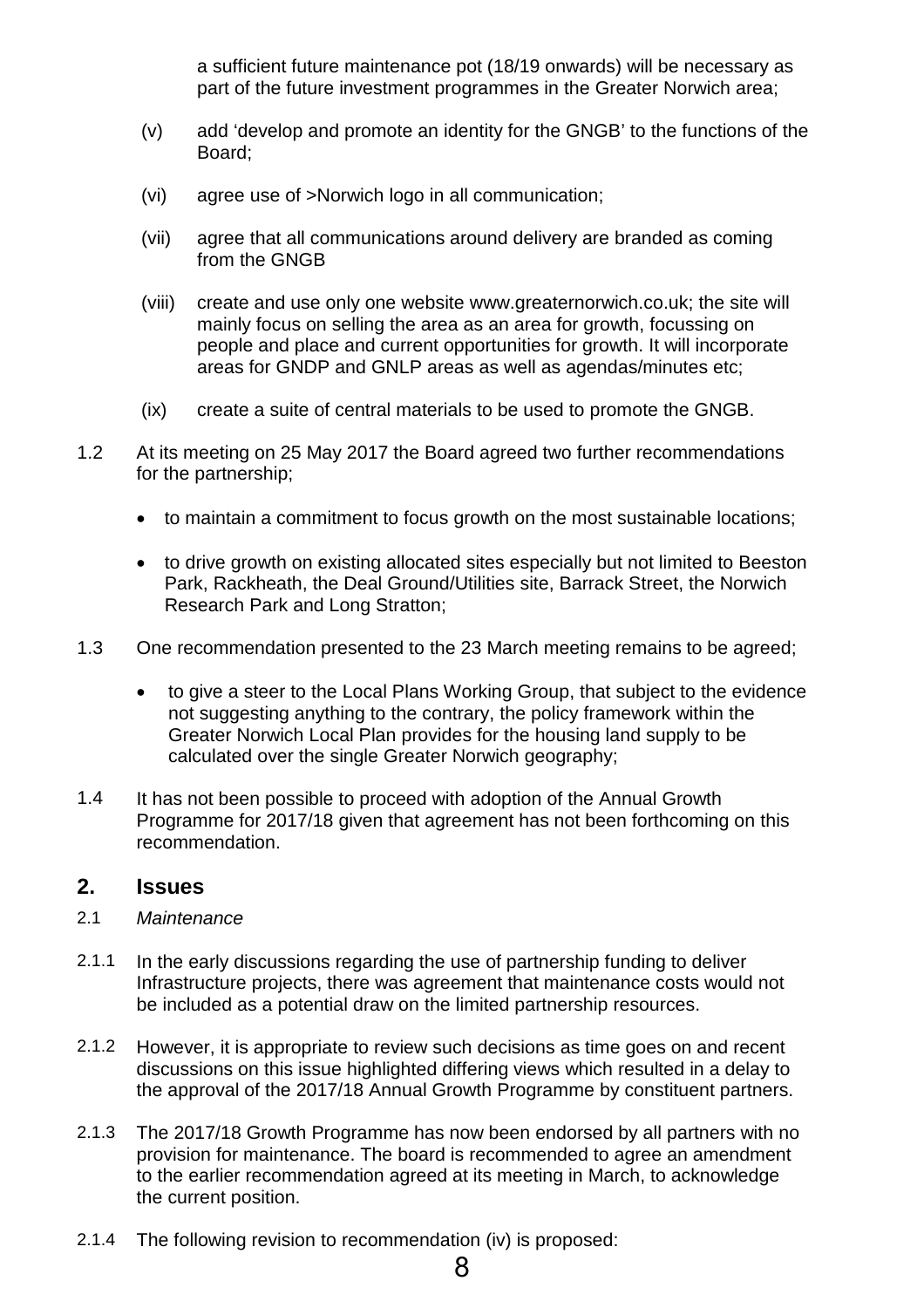(iv) agree to the partners adoption of the Annual Growth Programme for 2017/18 without any provision for maintenance funding,

### 2.2 *Greater Norwich Policy Framework*

- 2.2.1 All partners are in agreement to a policy approach that retains the focus for growth on the most sustainable locations in the Greater Norwich area. However, the merits of the Norwich Policy Area (NPA) as a defined planning area have been the subject of some discussion recently linked to the development of the Greater Norwich Local Plan (GNLP). There is an emerging consensus that retention of the NPA as a tool to monitor housing land supply is unnecessary, and its retention for this purpose going forward will continue to frustrate the ability of Broadland and South Norfolk to resist development within the NPA on unallocated sites. However, with the Greater Norwich Local Plan due to go out to consultation at the end of the year it is also recognised that it is not possible or appropriate to make policy decisions at this stage of plan development. Questions in respect of the NPA are to be included in the forthcoming Regulation 18 consultation on the GNLP.
- 2.2.2 It has been suggested that if the NPA is not retained for housing purposes, it is retained for some other purpose in order to give recognition to the strategic significance of the wider urban area of Norwich within the plan, possibly defined as the 'Norwich Growth Area'. It is unclear as to what such a policy construct would achieve over and above the commitment to continue to focus growth in the most sustainable locations in and around Norwich, and the agreement to increase effort into delivering key strategic sites already identified in local plans. The Board may want to discuss this proposal further.
- 2.2.3 The following recommendation is proposed, to amend those in paragraphs 1.2 and replace 1.3 above, in order to enable the working arrangements and focus of the partnership to move forward.
	- commit to drive growth forward on the existing allocated sites in the Greater Norwich area, in particular, but not limited to, Beeston Park, the Deal Ground/Utilities site, Barrack Street, Rackheath, the Norwich Research Park and Long Stratton;

### **3. Recommendations**

- 3.1 1. The Board is asked to re-affirm the recommendations agreed at the 23 March and  $25<sup>th</sup>$  May 2017 meetings;
	- (i) Agree the new structure of the partnership (as set out in Appendix 1 of this report), and recommend to the partners that this model be adopted at the earliest opportunity;
	- (ii) to instruct Chief Executive Officers to commence work and present back to the Board for adoption, a clear vision, objectives and coherent narrative for the growth of Greater Norwich including a strapline to pave the way for:
		- the appointment of a Greater Norwich Director for Growth;
		- the establishment of a special purpose delivery vehicle and

 - the preparation of a single Greater Norwich Economic and Inward Investment Strategy which will be a priority for preparation later in 2017;

in reporting back to the next Board meeting, identify the minimum staffing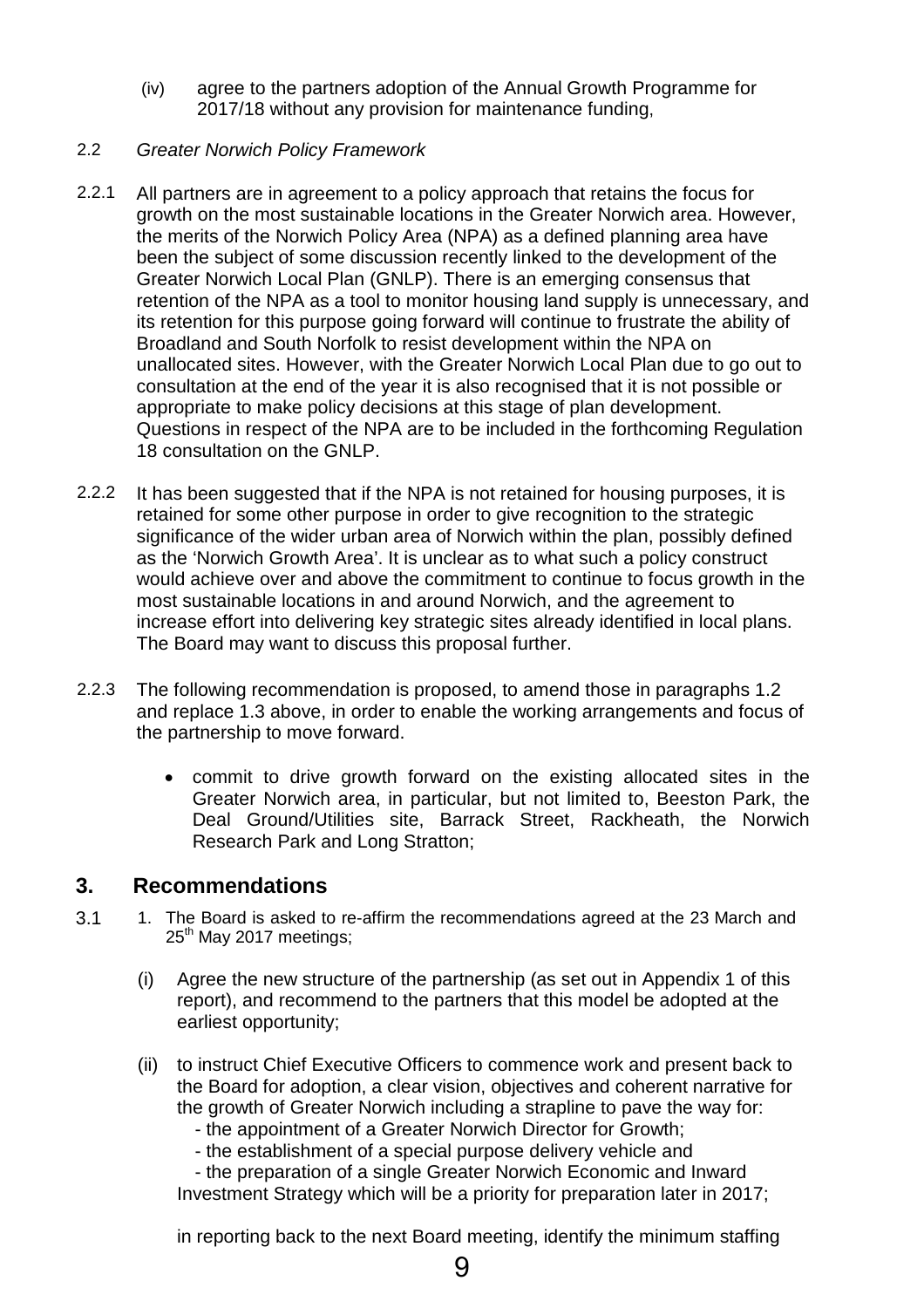requirements to make the arrangements effective and potential sources of funding for a three year budget period;

- (iii) agree to meet on a six weekly cycle
- (iv) add 'develop and promote an identity for the GNGB' to the functions of the Board;
- (v) agree use of >Norwich logo in all communication;
- (vi) agree that all communications around delivery are branded as coming from the GNGB
- (vii) create and use only one website www.greaternorwich.co.uk; the site will mainly focus on selling the area as an area for growth, focussing on people and place and current opportunities for growth. It will incorporate areas for GNDP and GNLP areas as well as agendas/minutes etc;
- (viii) create a suite of central materials to be used to promote the GNGB.
- (ix) to maintain a commitment to focus growth on the most sustainable locations;
- 2. Agree to the revised recommendations as set out below:
- *(x) agree to the partners adoption of the Annual Growth Programme for 2017/18 without any provision for maintenance funding.*
- *(xi)commit to drive growth forward on the existing allocated sites in the Greater Norwich area, in particular, but not limited to, Beeston Park, the Deal Ground/Utilities site, Barrack Street, Rackheath, the Norwich Research Park and Long Stratton;*

### **4. Issues and Risks**

*.*

### 4.1 **Other resource implications (staff, property)**

There are no resource issues

### 4.2 **Legal implications**

Changes to structure and functions of the partnership will need to be agreed by the constituent partners through their own processes.

#### 4.3 **Risks**

One or more partners may not agree the proposals and actions resulting in a delay to progressing partnership activity

### 4.4 **Equality**

No specific issues

### 4.5 **Human rights implications**

No specific issues

#### 4.6 **Environmental implications**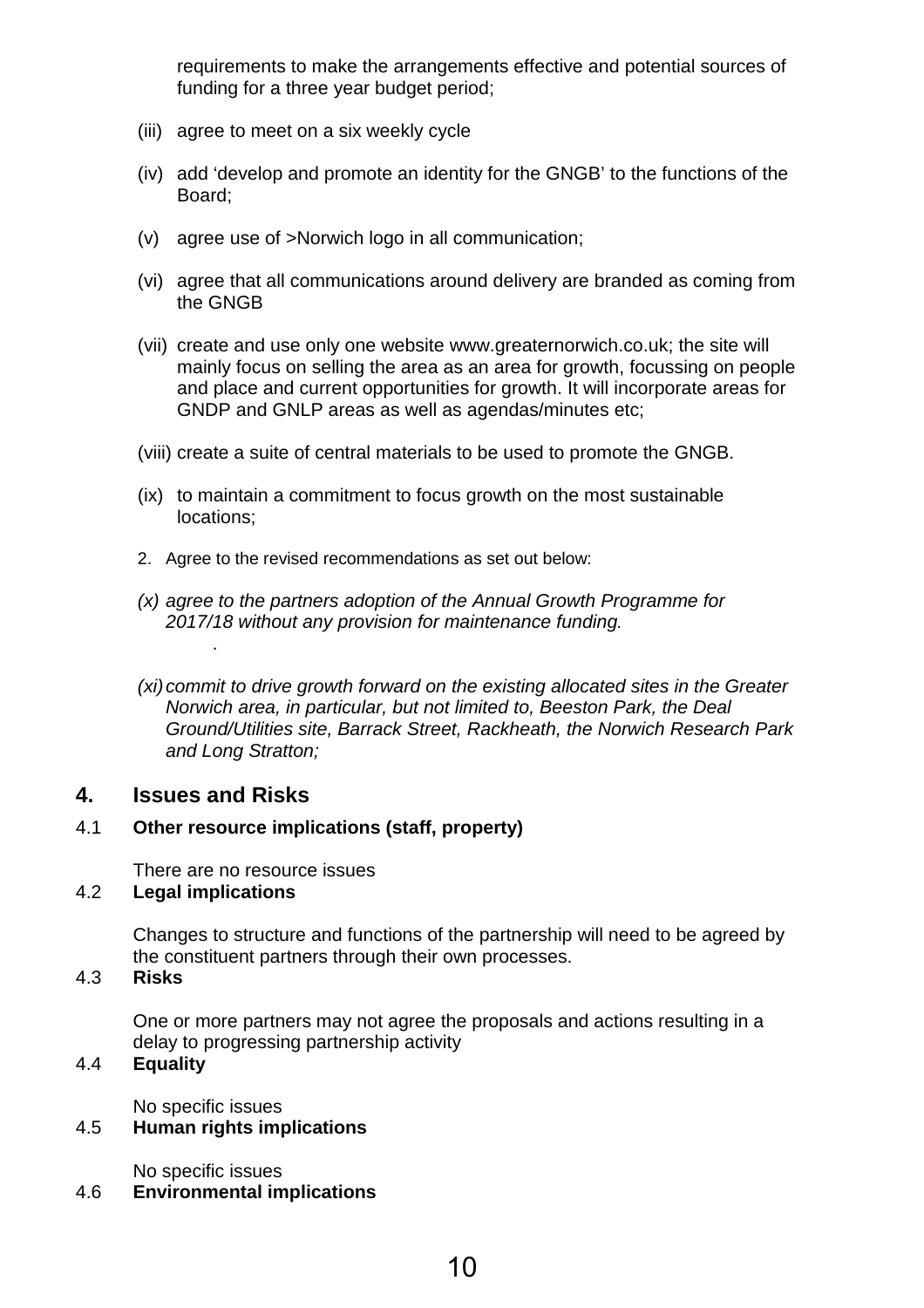## **Officer Contact**

If you have any questions about matters contained in this paper please get in touch with:

| <b>Name</b>         | <b>Telephone Number</b> | <b>Email address</b>        |
|---------------------|-------------------------|-----------------------------|
| <b>Phil Kirby</b>   | 01603 430521            | phil.kirby@broadland.gov.uk |
| <b>Attachments:</b> |                         |                             |

Appendix 1 – Potential Structure of the Greater Norwich Partnership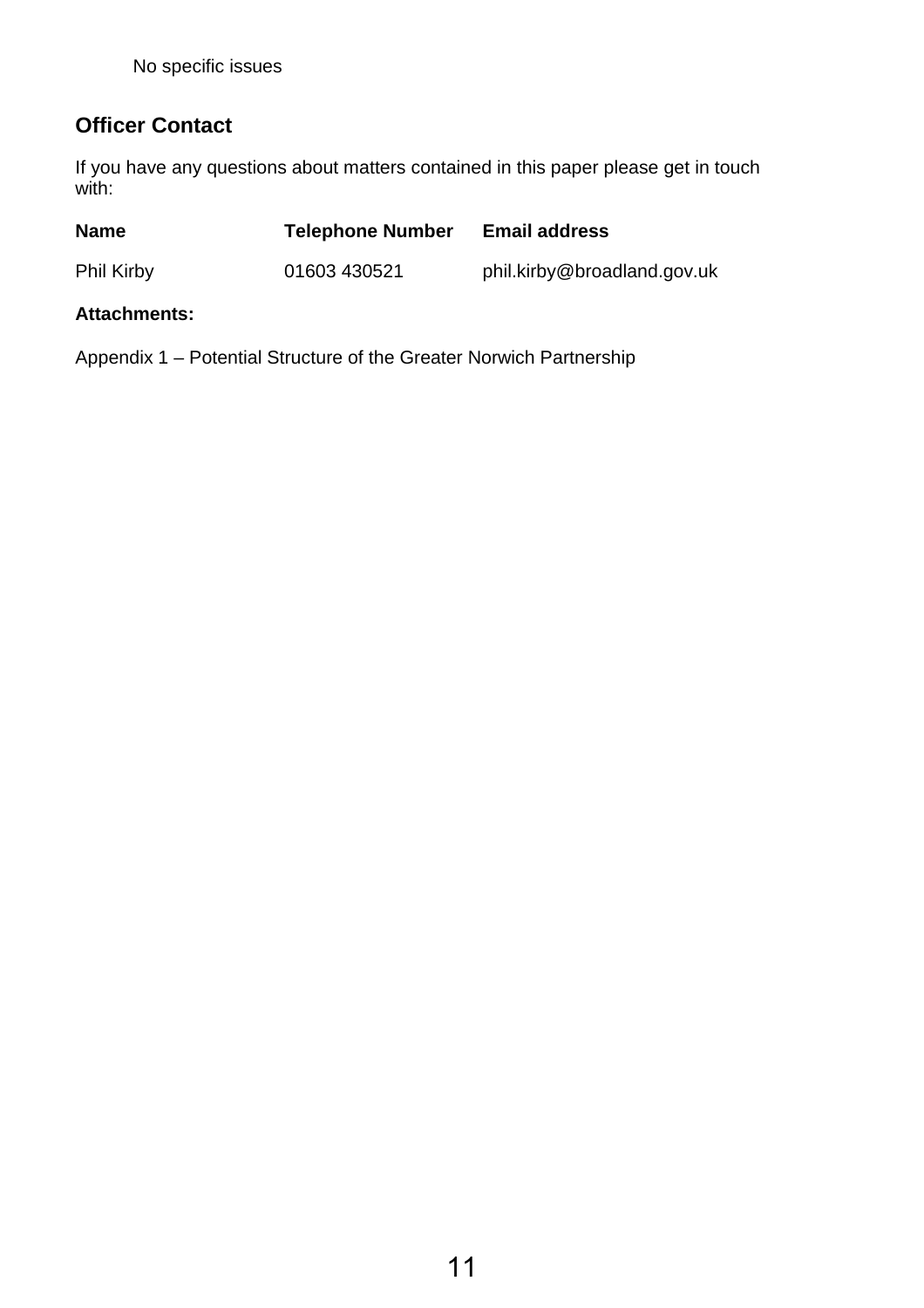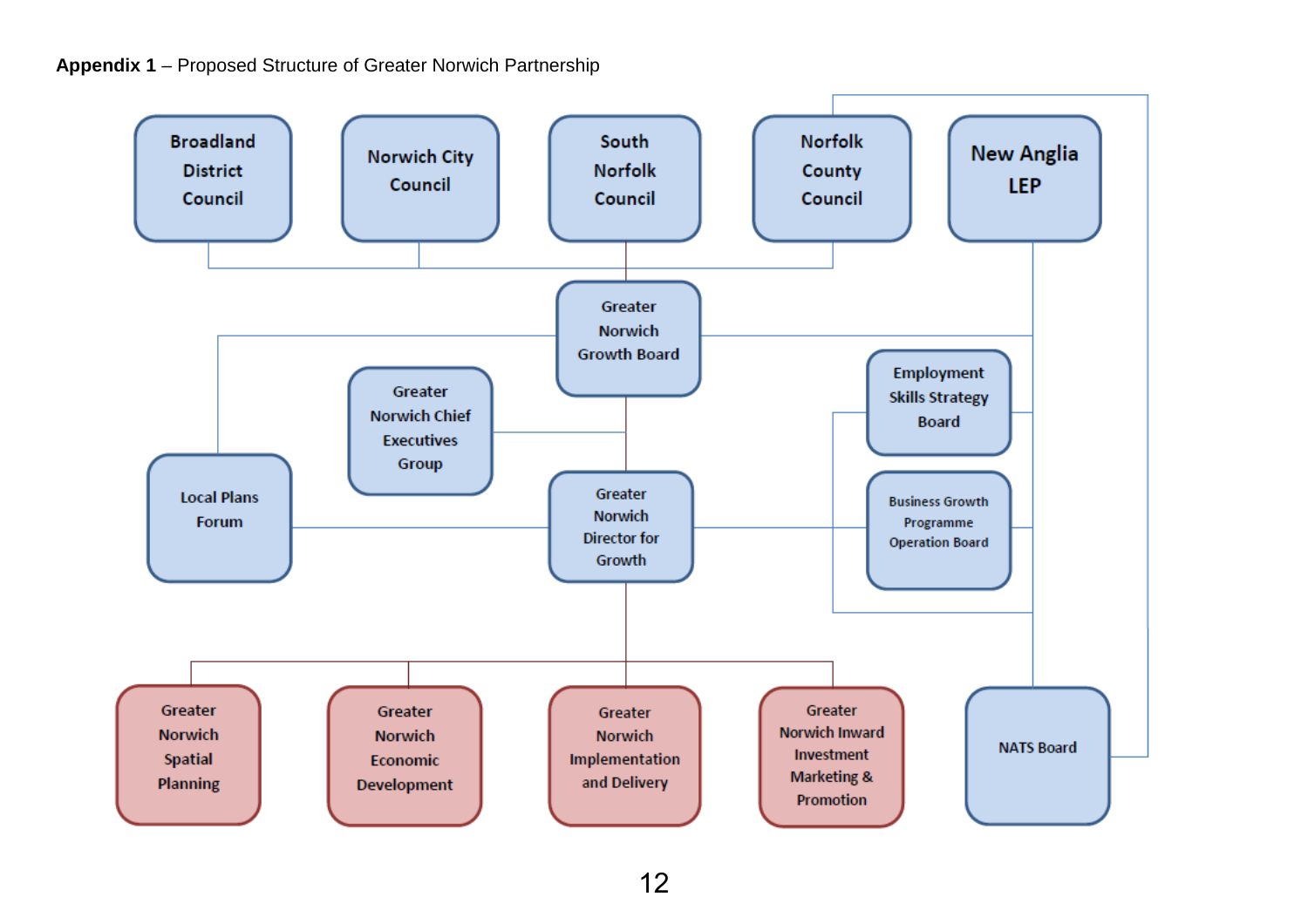## <span id="page-12-0"></span>**Appointment of Greater Norwich Director for Growth**

*Phil Kirby, on behalf of the Greater Norwich Chief Executives.*

### **Summary**

Further to the decisions of the Board at its meeting in March 2017 this paper sets out the proposed arrangements to appoint a Greater Norwich Director for Growth. The post is to be a shared post between the partners reporting directly to the Board. The board is recommended to agree the proposal and proceed with the recruitment process.

### **Recommendations**

- (i) Agree the recruitment proposal and instruct the Chief Executives to make arrangements to implement;
- (ii) To confirm that the Board will act as the appointments panel, and each member will be authorised to act on behalf of their organisation in selecting the successful candidate;
- (iii) To determine whether the post is to be offered as a permanent or fixed term contract, and if the latter over what period;
- (iv) To designate Norfolk County Council as the lead council for the post;
- (v) To agree that the recruitment costs will be funded from a combination of any surplus in the GNGB budget and an equal share of any balance from the partners or if no surpluses available from an equal division of the cost; and
- (vi) To agree that the cost of the post (including termination costs if any) is funded by all partners in an equal share. The cost of the post will also include travel and subsistence and an agreed level of overheads for services provided by the host authority.
- (vii) To note that an application to the Norfolk Business Rates Pool for 50% funding of the costs of the post in Year 1 has been submitted.

### **1. Background**

- 1.1 At its meeting on 23 March 2017 the Board agreed a package of recommendations designed to reinvigorate the partnership and shape its continued journey. In agreeing a new structure for the partnership, the Board accepted the need to create a shared post of Greater Norwich Director for Growth.
- 1.2 The Director level post is a shared post which will operate across the Greater Norwich geography, to be recruited to and be funded by the Growth Board partners. A job description and person specification was appended to the report considered by the Board at its meeting in March and has been amended to reflect further discussions. This is attached as Appendix 1.
- 1.3 The post holder would provide singular strategic support to the board, and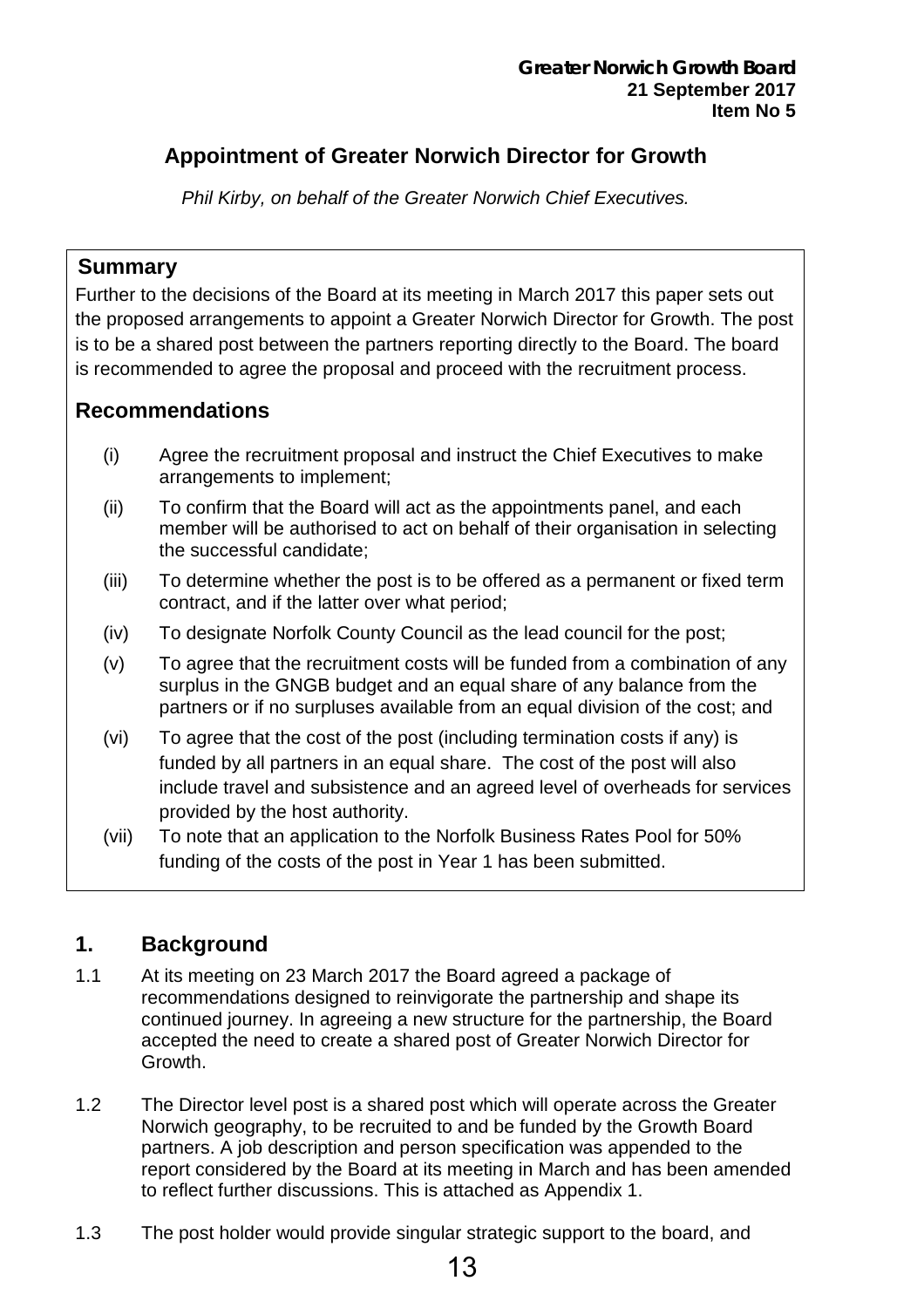move the partnership to the next level, in terms of steering the future growth of the Greater Norwich area, whilst demonstrating the strength of partnership working for the good of the area. Initially the Director would be directly responsible for the Greater Norwich Project Team and the Greater Norwich Local Plan Team. Once in post, the Director would shape the structure to best support them in carrying out their role, and provide the lead in taking forward new initiatives as determined by the Board to further the aims of the partnership. The potential structure considered by the Board is attached at Appendix 2.

### **2. Proposal for Recruitment**

- 2.1 The proposed recruitment process follows a similar format to that used by the partners in recruiting to senior level posts, and the expectation is that the Board will comprise the Member appointment panel. The meeting will provide the opportunity to refine the process and to confirm its implementation.
- 2.2 Norfolk County Council would undertake the recruitment process.

### **3. Contingent Matters**

- 3.1 In addition to agreeing the recruitment process the Board will need to confirm the following:
- 3.2 Whether the post is to be permanent or on a fixed term basis?

The advantages to offering a permanent post are that it signals long term commitment from the partnership and offers stability in terms of developing the partnership over the medium and long term. It is more likely to attract a wider range of candidates and may also make it easier to expand and grow the partnership over the medium term. However, it does require the partners to commit to a long term arrangement and for one partner to take on a permanent liability for the post.

A fixed term appointment has the advantage of limiting the liability and provides greater flexibility for the partnership. However it may limit the potential pool of candidates and holds the inherent risk that towards the end of the fixed term the post holder may be looking elsewhere for employment which could undermine the ongoing work of the partnership.

3.3 Which partner will employ and host the Director in order to offer an employment contract?

> Although the intention is for this to be a shared post, one partner will need to take on the responsibility as employer, with the attendant liabilities which can be different dependent upon whether the contract is permanent or fixed. Given that the County Council is currently the employer and host of the Greater Norwich Project Team, it is proposed that it is the 'employing authority' for this new post, although the Director will work to the GNGB and Chairman of the Board.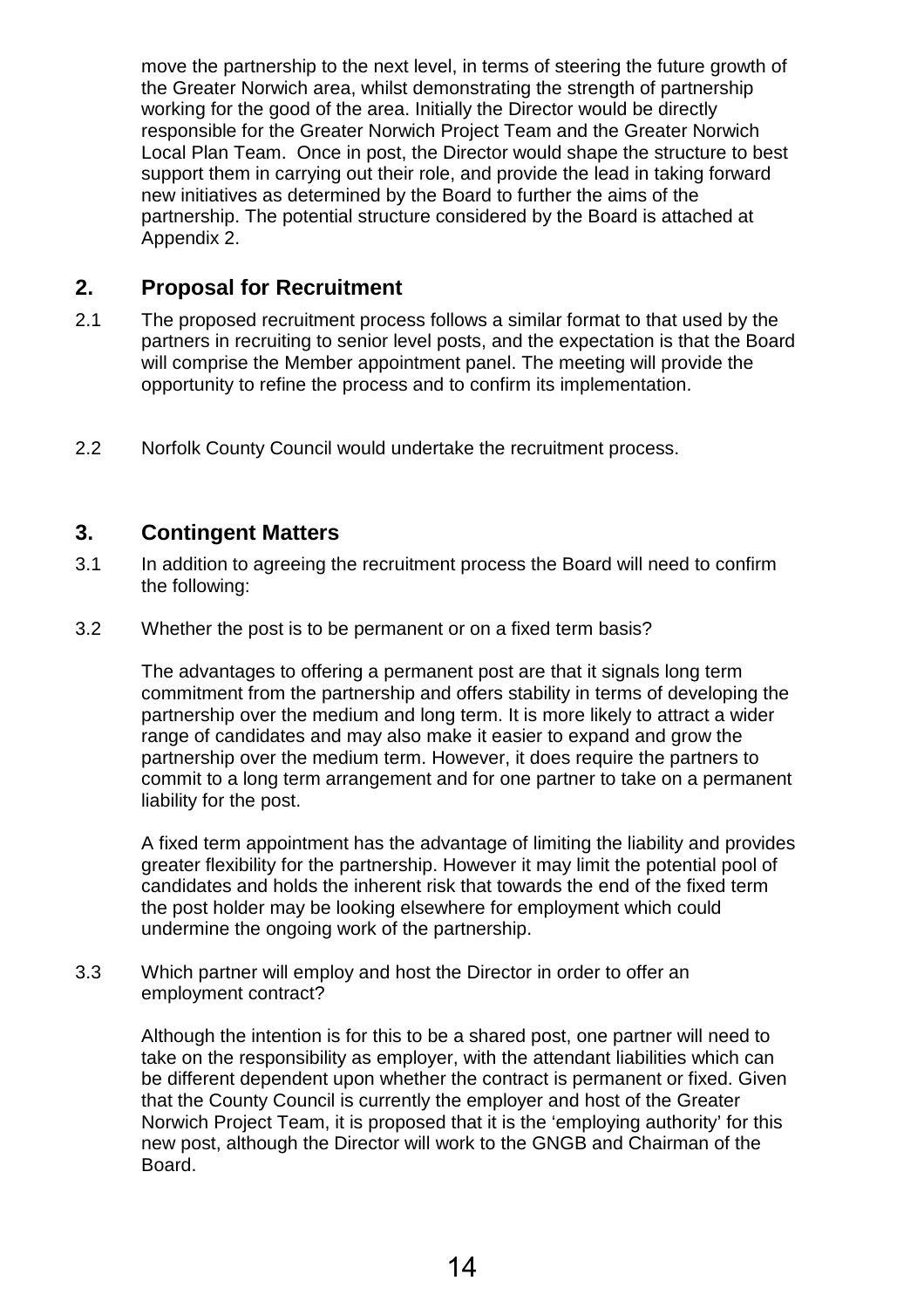#### 3.4 How the post is to be funded?

The recruitment costs for the post will be covered by Norfolk County Council.

The cost of the post itself, in year estimated to be £110K (including on costs) is proposed to be funded by all partners in an equal share as the resource is for the GNGB as a whole. The funding will be reimbursed from the partners at the close of each financial year and the Board will be notified each year the estimated costs for the coming financial year to enable the partners to budget appropriately. The cost of the post will also include travel and subsistence and an agreed level of overheads for services provided by the host authority. Partners will also be equally responsible to pay for the termination costs (if any) arising from a future decision to end the role.

A bid for match funding in year 1 has been submitted to the Norfolk Business Rates pool, which if successful would contribute up to £55k to the cost of the post.

### **4. Resources**

- 4.1 The GN Projects team currently comprises:
	- Partnership Manager (0.5 fte)
	- Project Managers x2 (2 fte)
	-
	- Project Co-ordinator (1 fte)<br>• Project Assistant (0.22fte) • Project Assistant

The cost of the team in 2016/17 was £109,064, plus £19,345 for operational expenses, set against an income of £146,521, providing a surplus of £18,112. If the team remains the same for 2017/18 the budget requirement is anticipated as being £129,302 plus operational expenses of £13,500.

4.2 The Partnership Manager post is fully funded by the County Council, with the four local authorities contributing £29,000 each to support the Project Team.

The contribution of other staff to Greater Norwich work is borne by the individual councils and has not been costed.

The GN Projects team is also responsible for administering the:

- Pooled Community Infrastructure Levy c£78m (2013-2026)
- Local Infrastructure Fund £20m (City Deal)
- Public Works Loan Board loan £60m (City Deal)

The GN Local Plan team currently comprises:

- Team Leader (1 fte)
- Planning Officers (5.6 fte)
- Technical Officer (0.5 fte)
- Administrative support (1.4 fte)
- 4.3 The production of the Greater Norwich Local Plan has projected costs of £926,928 over the period 2016/2021. This is to be shared equally between the three district councils. The professional staff costs are borne by the individual councils, with Broadland and South Norfolk making an annual contribution of £2k each to Norwich, to reflect the slightly increased cost of Norwich City Council providing the Team Leader.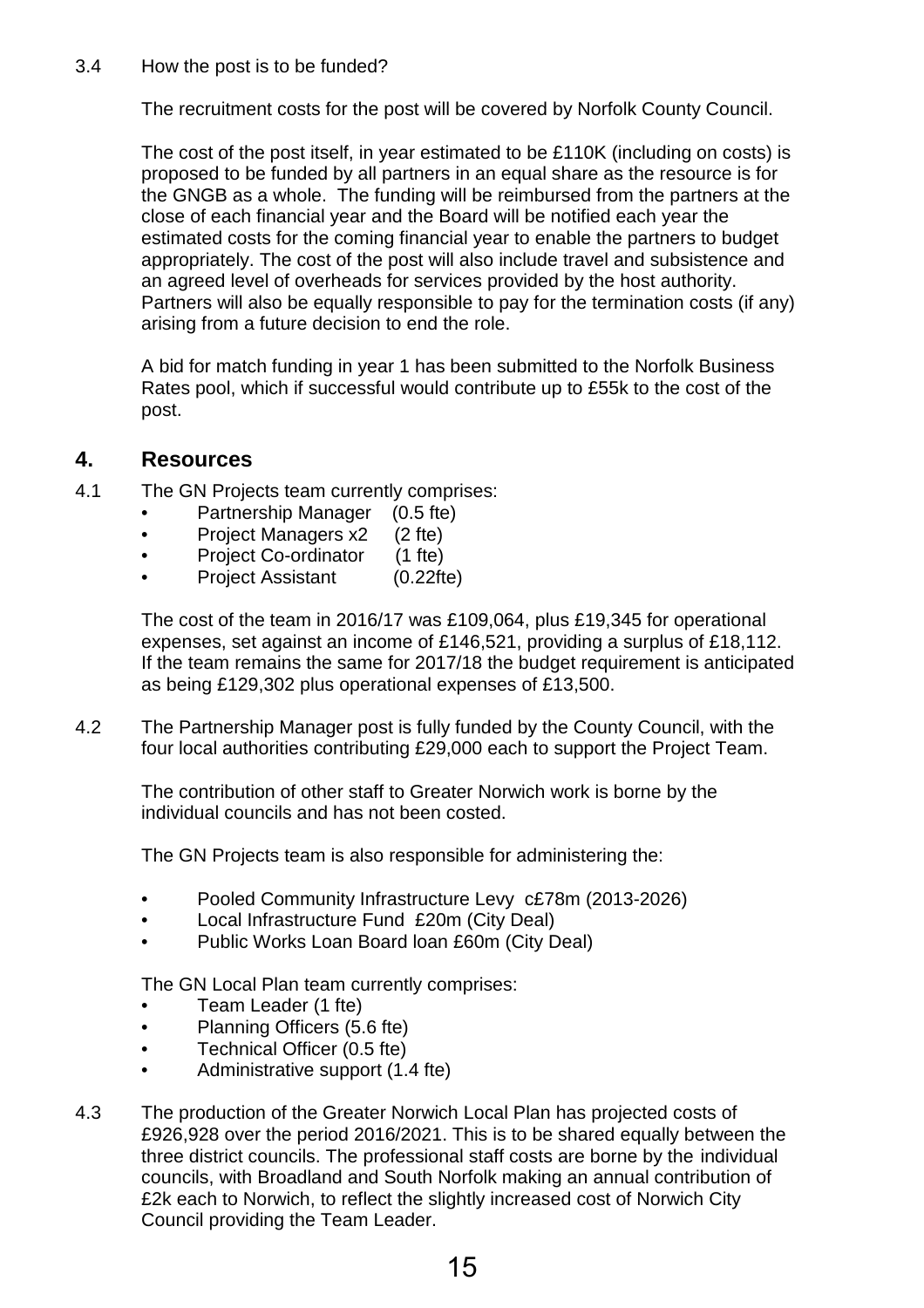4.4 A full review will be undertaken of the current resources directed towards Greater Norwich activity.

### **5. Recommendations**

The Board is recommended to:

- (i) agree the recruitment proposal and instruct the Chief Executives to make arrangements to implement;
- (ii) To confirm that the Board will act as the appointments panel, and each member will be authorised to act on behalf of their organisation in selecting the successful candidate;
- (iii) To determine whether the post is to be offered as a permanent of fixed term contract, and if the latter over what period;
- (iv) To designate Broadland District Council as the lead council for the post;
- (v) To agree that the recruitment costs will be funded from a combination of any surplus in the GNGB budget and an equal share of any balance from the partners or if no surpluses available from an equal division of the cost; and
- (vi) To agree that the cost of the post (including termination costs if any) is funded by all partners in an equal share. The cost of the post will also include travel and subsistence and an agreed level of overheads for services provided by the host authority.
- (vii) To note that an application to the Norfolk Business Rates Pool for 50% funding of the costs of the post in Year 1 has been submitted.

### **6. Issues and Risks**

#### 6.1 **Other resource implications (staff, property)**

There are no other resource issues beyond those referred to in the report

#### 6.2 **Legal implications**

Changes to structure and functions of the Partnership will need to be agreed by the constituent partners through their own processes

#### 6.3 **Risks**

One or more partners may not agree to the process and actions resulting in the future partnership arrangements becoming further strained.

#### 6.4 **Equality**

No specific issues

#### 6.5 **Human Right implications**

No specific issues

6.6 **Environmental implications**

No specific issues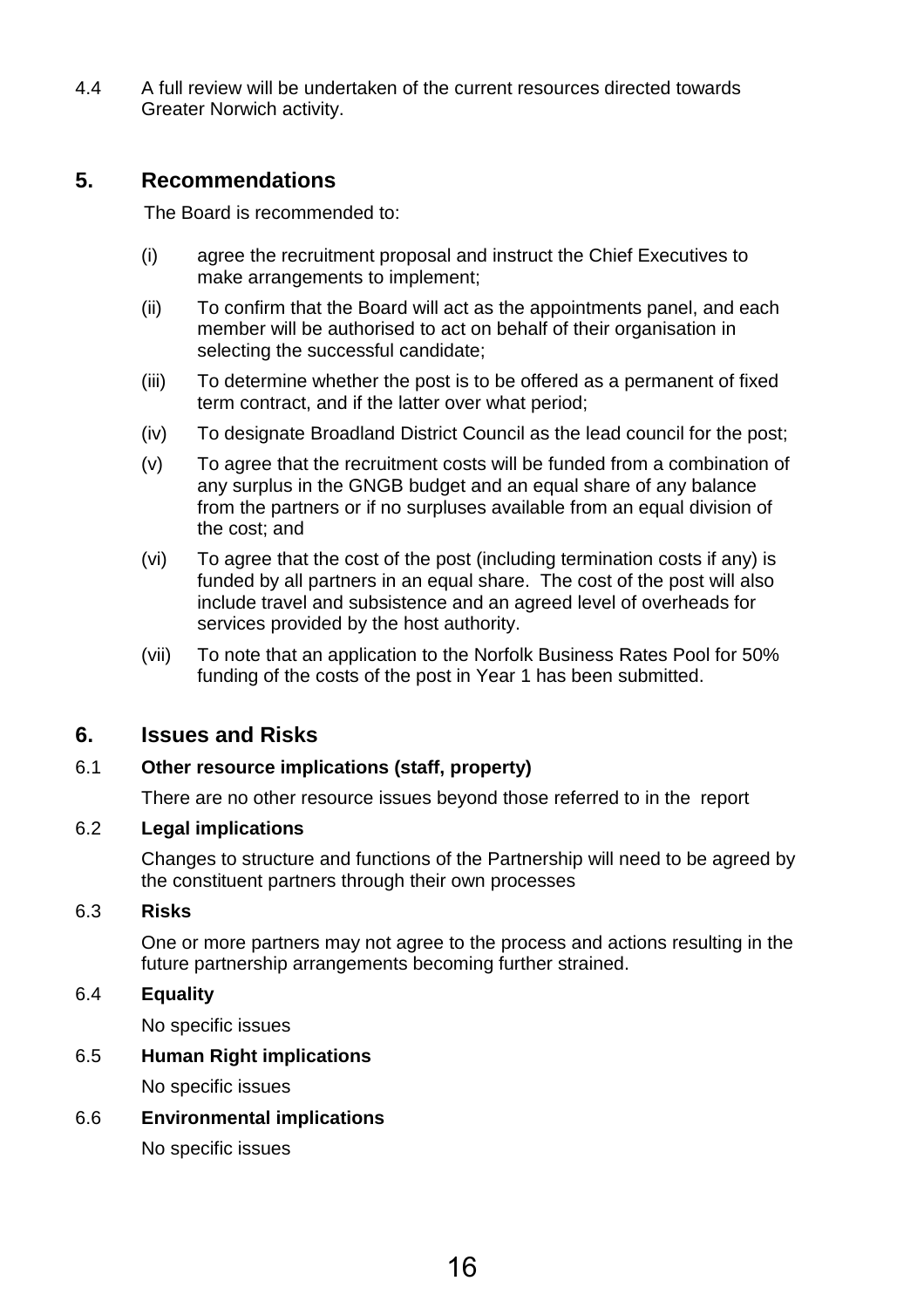## **Officer Contact**

If you have any questions about matters contained in this paper please get in touch with:

| <b>Name</b> | <b>Telephone Number</b> | <b>Email address</b>        |
|-------------|-------------------------|-----------------------------|
| Phil Kirby  | 01603 430521            | phil.kirby@broadland.gov.uk |

#### **Attachments:**

**Appendix 1** – Greater Norwich Director for Growth Job Description **Appendix 2** – Potential Structure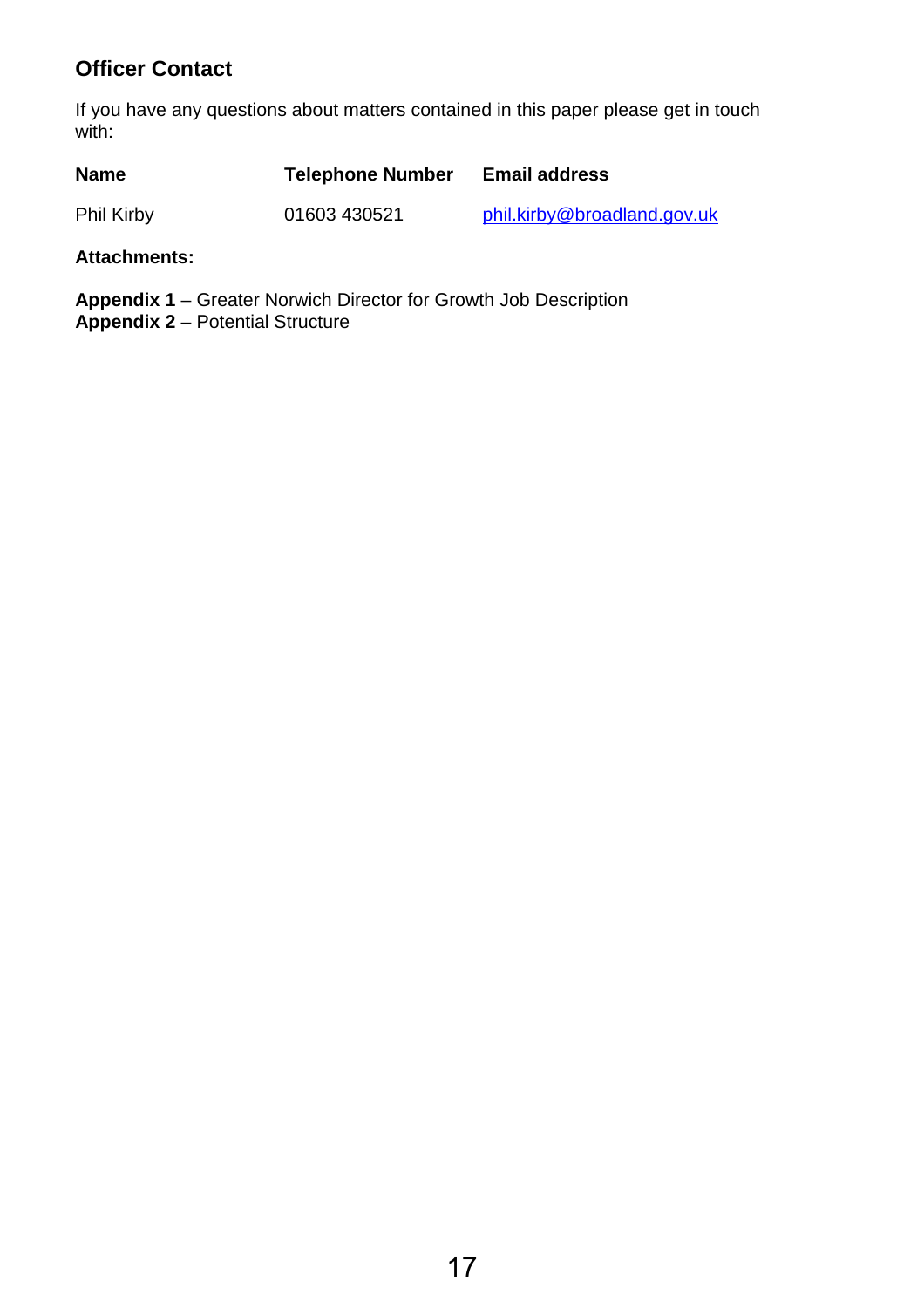### **Job Description**

| <b>Job Title:</b><br>Service:<br>Location: | <b>Greater Norwich Director for Growth</b> |                         |
|--------------------------------------------|--------------------------------------------|-------------------------|
| Responsible<br>for:                        | <b>Economic Growth</b>                     | Accountable<br>to: GNGB |

### **Job Summary**

- Provide the strategic leadership to coordinate and accelerate delivery of an agreed portfolio of key sites which will drive growth and productivity across Greater Norwich.
- Mobilise the resources of the individual partners to work in a collaborative and coordinated way to deliver investment and growth on these sites across Greater Norwich, realising tangible benefits for businesses and residents.
- Work with partners to deliver the ambitions of New Anglia LEP's Economic Strategy, the Greater Norwich City Deal and the plans of individual authorities within Greater Norwich.

#### **Key Responsibilities**

### **Strategic**

- Provide executive leadership for the Greater Norwich Growth Board by developing and implementing a programme to drive forward an agreed portfolio of key strategic sites, commercial and residential, across Greater Norwich.
- Secure significant funding support for projects and activity to bring forward these sites, through the HCA, Local Enterprise Partnership and other funding sources, including developing the business case and submissions to support relevant bids.
- Work with partners to promote the strengths of Norwich City Centre to attract potential investors and showcase its expertise in key sectors.
- Work actively with site owners, developers and landowners on the portfolio of strategic sites to identify and remove barriers, accelerate development and realise investment.
- Interpret national policy, strategy and funding schemes to develop and implement proposals and initiatives which enable the Councils to exploit new opportunities to drive business growth, innovation and productivity.
- Develop and instigate initiatives which support the growth of existing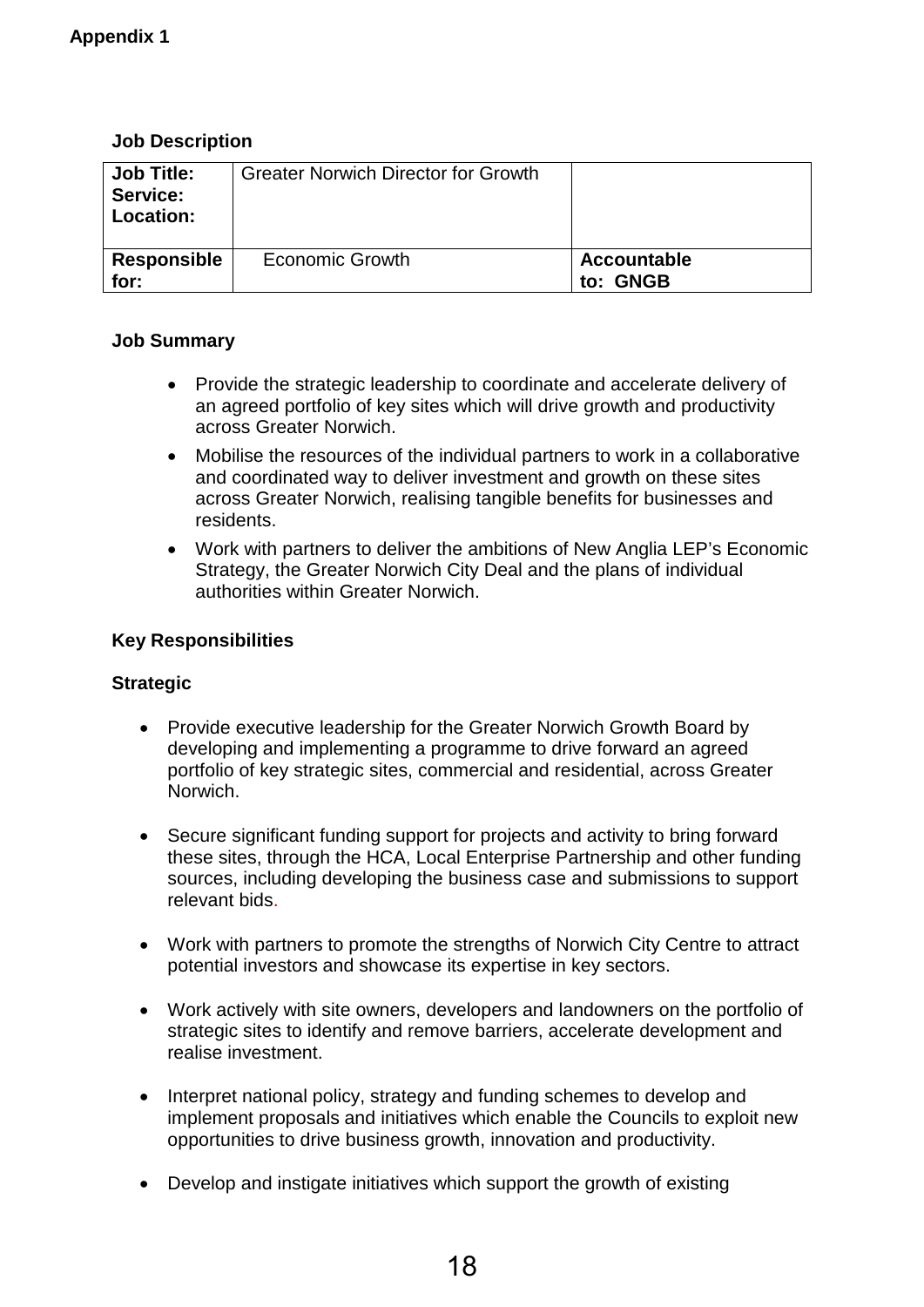business, including working with the LEP to promote sectors such as tourism, agri-tech, advanced engineering, food and health, digital creative and financial services.

- Foster relationships with key intermediaries including Department for International Trade, property agents, landowners, business advisors etc. to enhance lead generation from potential investors and expanding businesses to identify future investment opportunities focused on the agreed portfolio of sites.
- Develop proposals for consideration which could accelerate the delivery of the portfolio of sites, including options around property joint ventures and special purpose vehicles.

#### **Internal**

- Play a coordinating role across the council's economic development teams and other relevant departments, facilitating collaboration, pooling of resources and joint working on projects and initiatives, to accelerate the delivery of the portfolio of key strategic sites.
- Provide the leadership and management to ensure that all responsibilities/deliverables, including the officer groups of the GNGB (i.e Project Team, GN Local Plans Team) make a positive contribution to the Councils' priorities and policies through the development and delivery of an annual business plan.
- Provide clarity of purpose to direct reports, encouraging and supporting them to realise their potential through effective performance management, tackling under performance promptly and effectively and regularly celebrating success.
- Liaise with Board Members and New Anglia LEP Board as appropriate, keeping them informed of relevant issues and seeking opinion/guidance as necessary. Ensure clear and concise reports are presented to the appropriate Committee(s) in a professional manner.
- Ensure compliance with each Councils' processes, policies and procedures including finance, performance, HR, governance, health and safety, information management, data protection and equalities.
- Within your remit ensure the Councils meet their statutory obligations and that the highest standards of governance, probity and good conduct are maintained at all times.

#### **External**

• Represent and promote the Councils as appropriate to your role at local and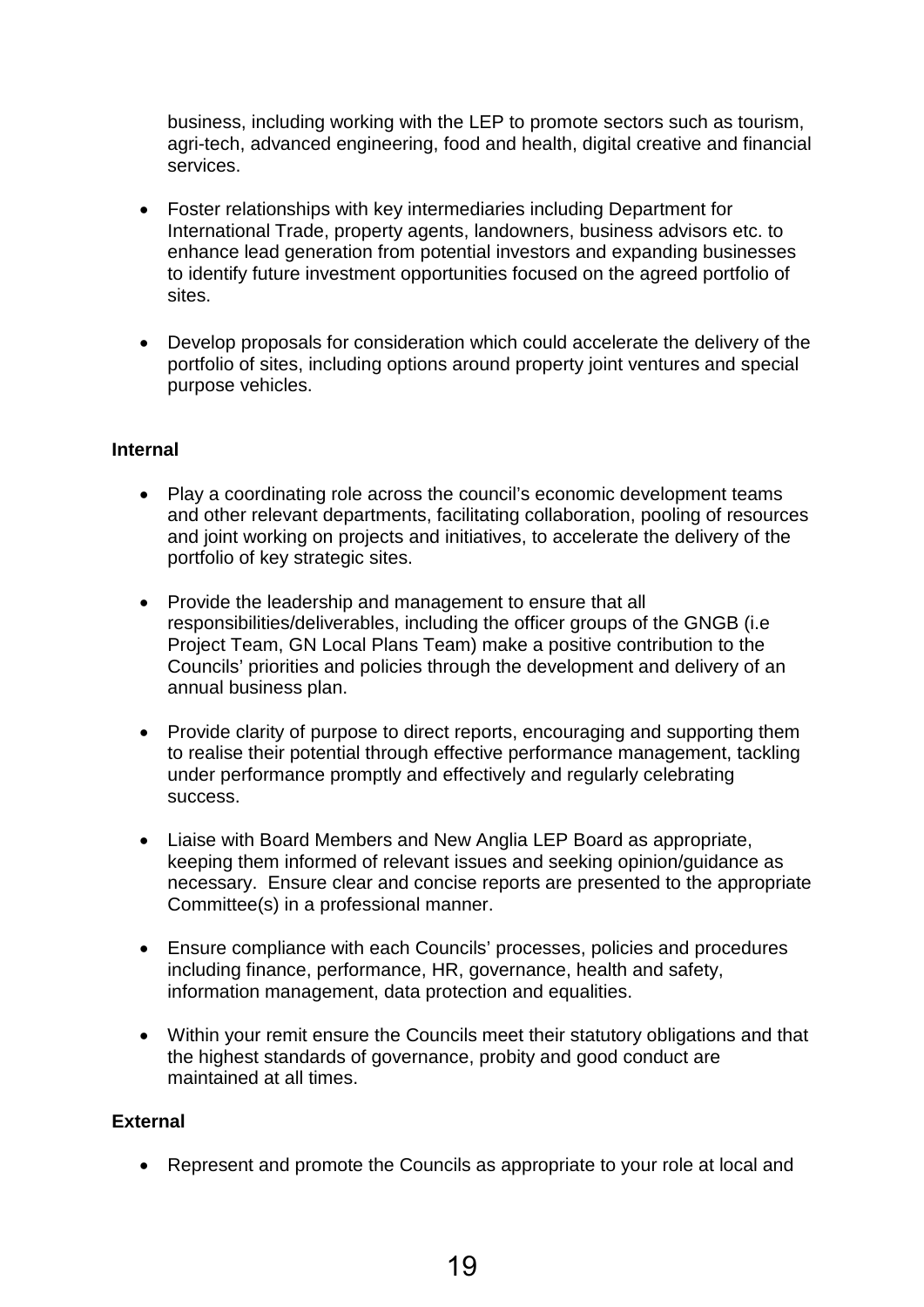national levels. Foster relationships to ensure a positive view of the councils as organisations and to influence agendas to meet the councils' needs. Specifically in this role, provide leadership to the officer groups of the Greater Norwich Growth Board.

• Proactively take steps to be aware at an early stage of changes in government policy and other national issues. Influence and respond to such changes, ensuring that policy development at the Councils is relevant and appropriate to these.

#### **Other**

- Lead by example and develop, deliver and promote effective communications externally and internally.
- Work effectively with others (voluntary sector, partners, suppliers, and contractors, shared services etc.) to deliver outcomes in corporate areas across the Councils.
- Be prepared to undertake additional duties not included above that are appropriate to the job grade and qualifications, skill and experience as contained within the Person Specification, recognising that this Job Description will be kept under review and may be amended at the Councils' discretion to ensure organisational needs are met.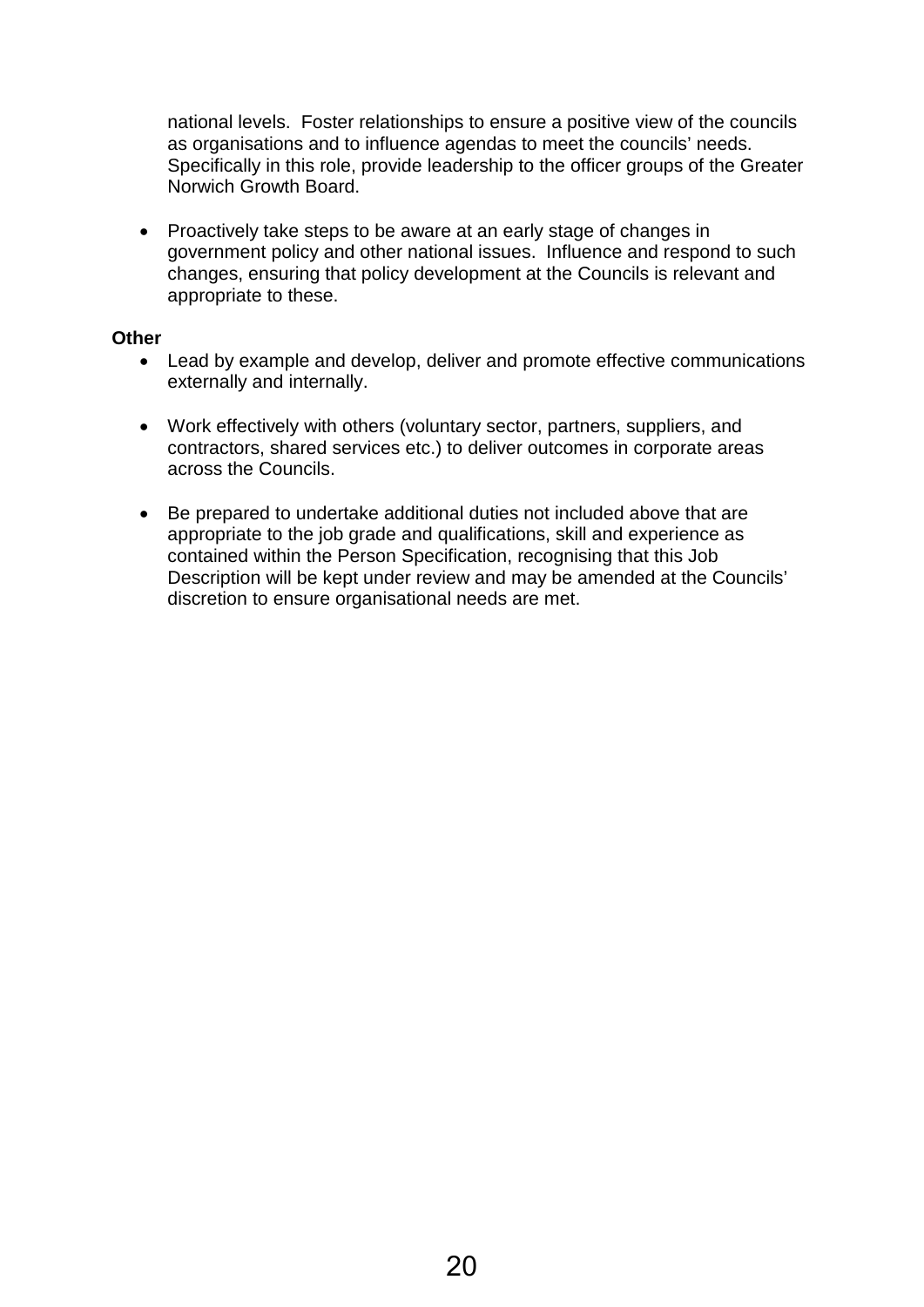## **Person Specification**

| <b>Requirements</b>                                                                                                                                                                       | <b>Essential</b><br>or<br><b>Desirable</b> | To be assessed by<br>application,<br>assessment, interview<br>and/or references |
|-------------------------------------------------------------------------------------------------------------------------------------------------------------------------------------------|--------------------------------------------|---------------------------------------------------------------------------------|
| <b>Qualifications</b>                                                                                                                                                                     |                                            |                                                                                 |
| Relevant first degree (such as economics,<br>geography, surveying, planning etc.)                                                                                                         | E                                          | Application                                                                     |
| Post graduate qualification relevant to the post                                                                                                                                          | D                                          | Application                                                                     |
| Eligible for membership of appropriate professional<br>body such as the Institute of Economic<br>Development, Royal Institute of Chartered<br>Surveyors or Royal Town Planning Institute) | D                                          | Application                                                                     |
| <b>Experience</b>                                                                                                                                                                         |                                            |                                                                                 |
| A minimum of 3-5 years post qualification<br>experience in a supervisory or managerial position,<br>in the field of delivering economic growth                                            | Е                                          | Application                                                                     |
| Able to demonstrate practical skills and a track<br>record of delivery of strategic planning objectives to<br>facilitate growth.                                                          | E                                          | Interview/assessment                                                            |
| Good knowledge of the role and function of local<br>enterprise partnerships and local business support<br>initiatives                                                                     | Е                                          | Interview/assessment                                                            |
| An ability to work effectively in a politically led<br>partnership, flexibly adapting to annual turnover of<br>the chair.                                                                 | ᄇ                                          | Interview/assessment                                                            |
| Able to demonstrate management ability, innovation<br>and ability to tackle challenges in an imaginative,<br>constructive and responsible manner                                          | Е                                          | Interview/assessment                                                            |
| Able to demonstrate the ability to manage project<br>work and, work across disciplines to achieve shared<br>objectives                                                                    | Е                                          | Interview /assessment                                                           |
| Able to motivate colleagues in multi-disciplinary<br>teams and within the Directorate                                                                                                     | Е                                          | Interview /assessment                                                           |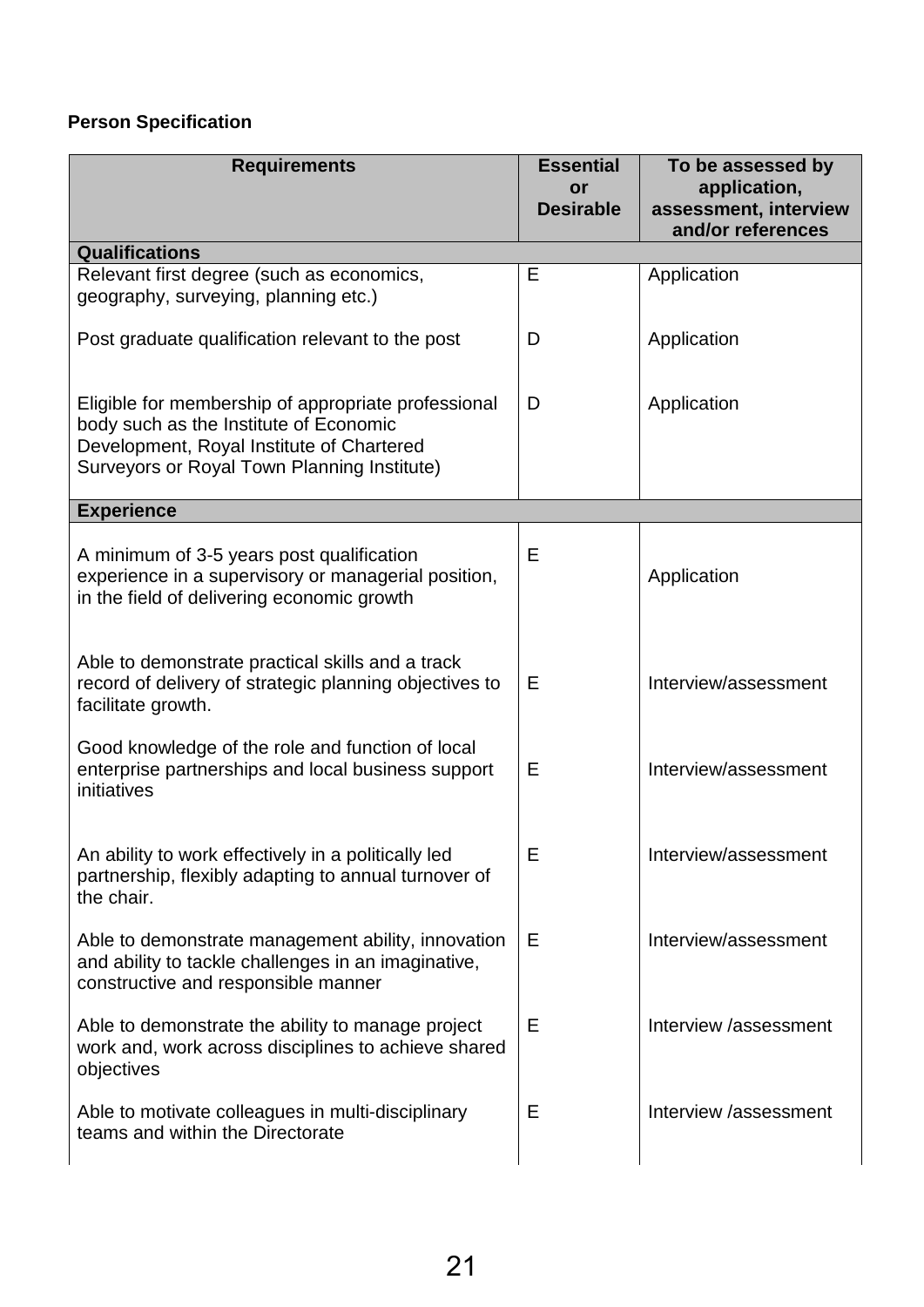| <b>Knowledge and Skills</b>                                                                                                                                                                     |   |                      |
|-------------------------------------------------------------------------------------------------------------------------------------------------------------------------------------------------|---|----------------------|
| An ability to prepare reports to lay and technical<br>audiences on complex issues which may need to be<br>presented orally and in writing, and be able to deal<br>with any subsequent enquiries | E | Interview/assessment |
| Able to provide specialist advice to a variety of<br>audiences                                                                                                                                  | Е | Interview/assessment |
| Able to demonstrate knowledge and understanding<br>of the national and sub-regional economic<br>development and planning agenda.                                                                | Е | Interview/assessment |
| Able to project manage a number of complex<br>projects at any one time                                                                                                                          | E | Interview/assessment |
| Able to work under pressure and to tight deadlines<br>demonstrating strong organisational and<br>prioritisation techniques                                                                      | Е | Interview/assessment |
| Understanding of roles of local authorities, other<br>statutory bodies, voluntary organisations and<br>businesses within local communities                                                      | E | Interview/assessment |
| Knowledge of the Localism Act 2011 and its<br>implications for the Councils                                                                                                                     | Е | Interview/assessment |
| <b>Key Competencies</b>                                                                                                                                                                         |   |                      |
|                                                                                                                                                                                                 |   |                      |
|                                                                                                                                                                                                 |   |                      |

**Date** Sep 2017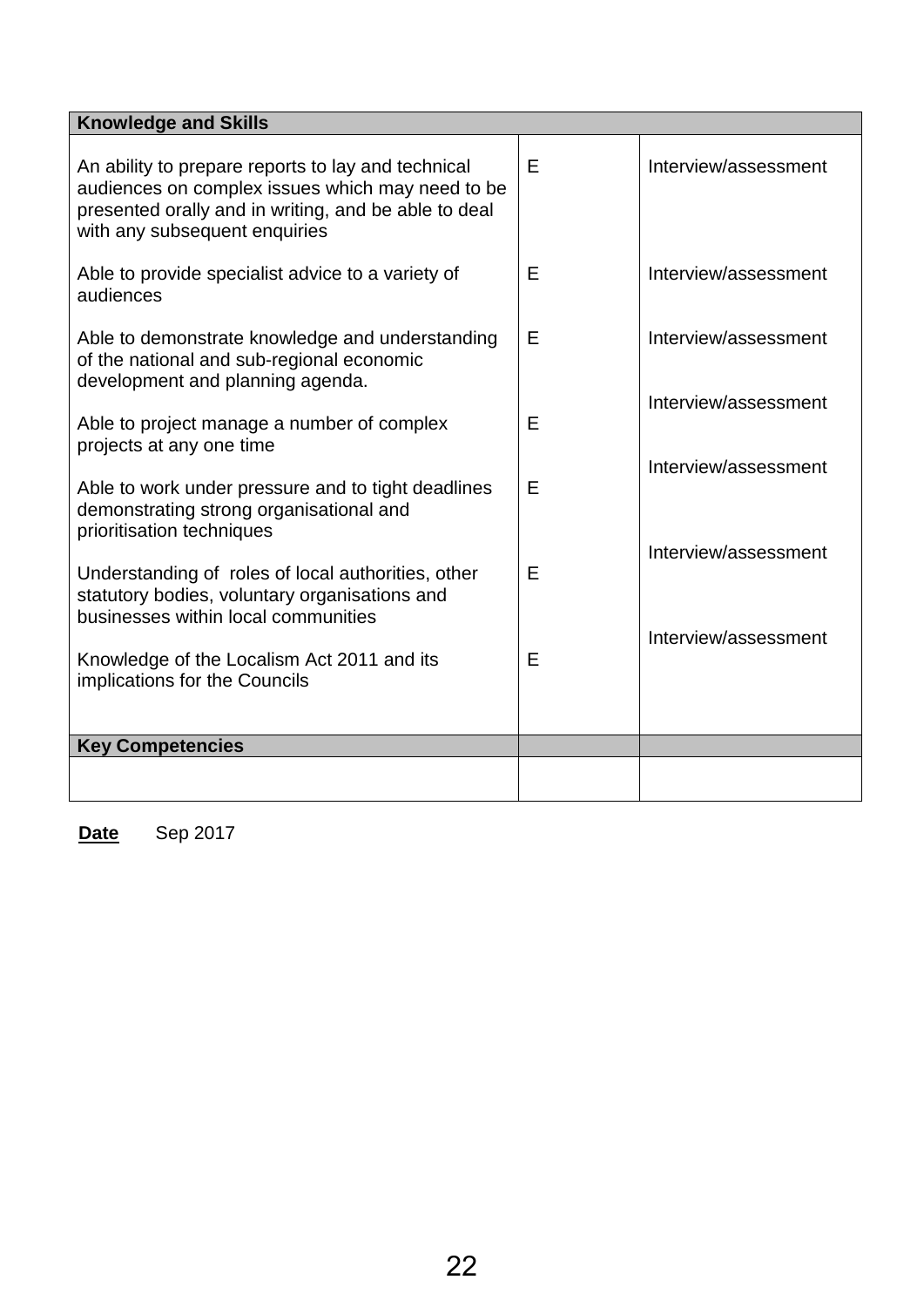### **Appendix 1**

### **List of key sites**

The key sites initially identified by the Greater Norwich Growth Board are:

- Beeston Park
- Rackheath
- Barrack Street
- Deal Ground/Utilities
- Norwich Research Park
- Long Stratton

This initial list may be increased with the agreement of all partners, including for example work to support the development of Norwich City Centre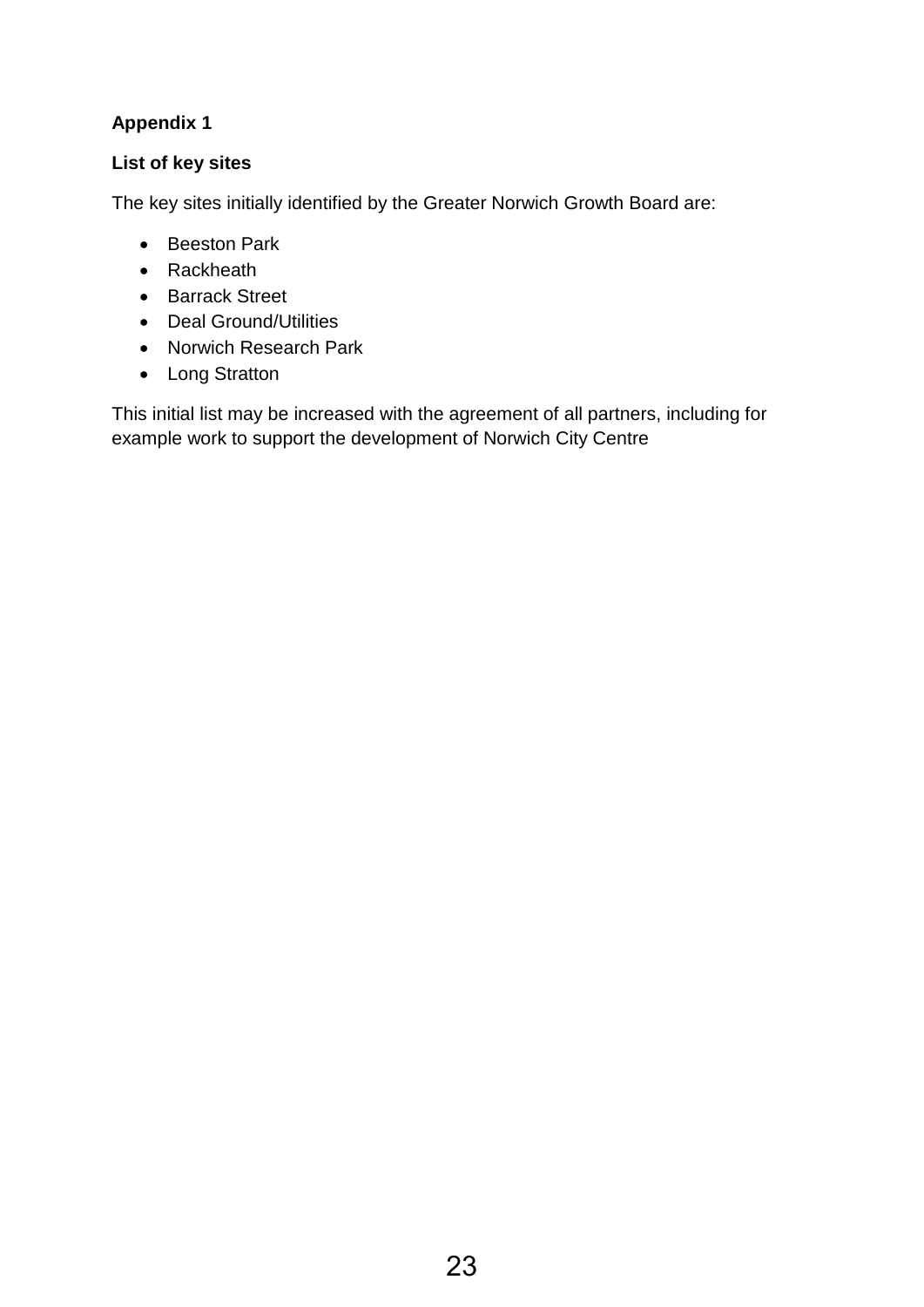#### **APPENDIX 2**

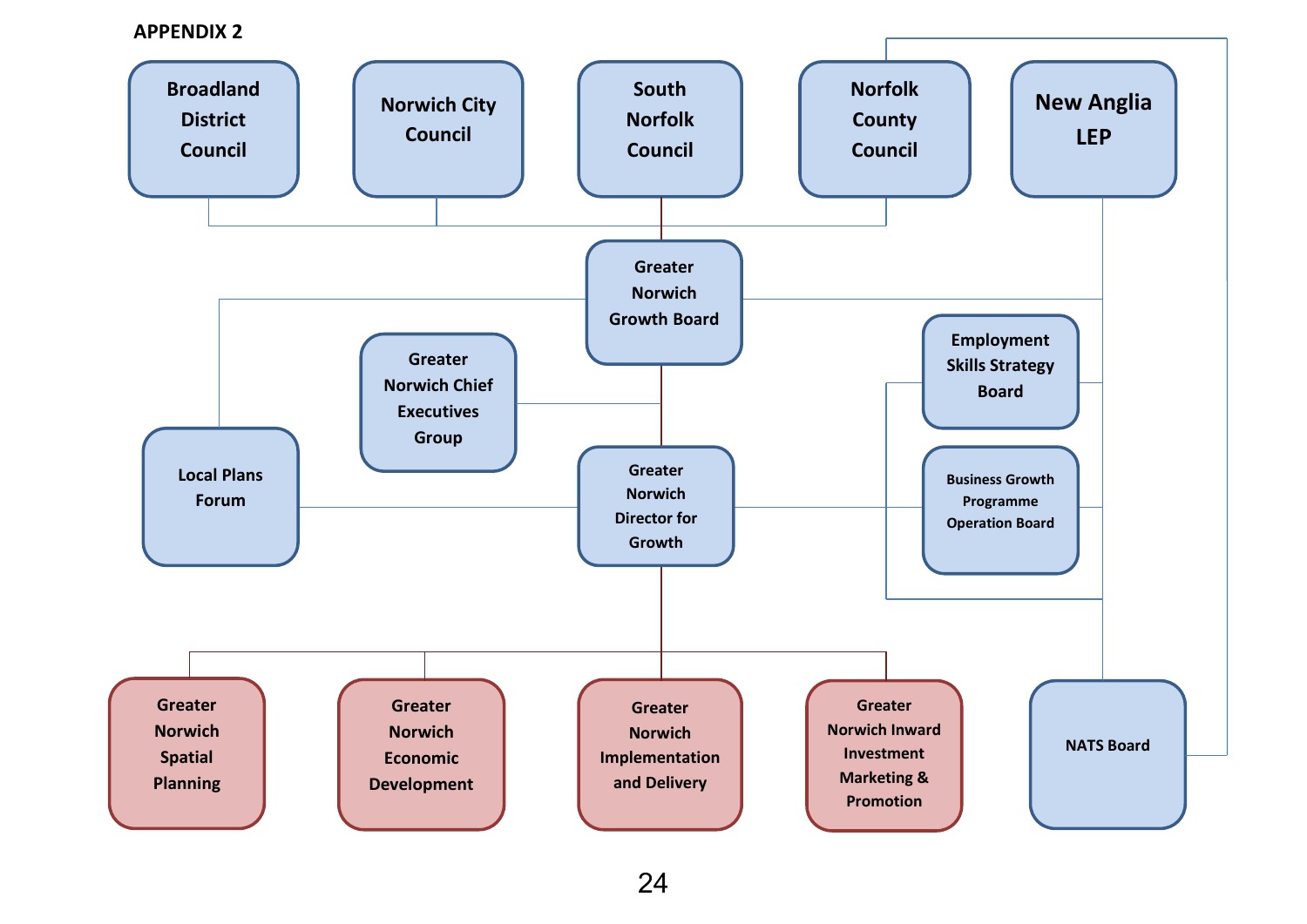## **Greater Norwich Growth Board**

### **21 September 2017 Item No. 6**

## **Vision and Objectives update**

<span id="page-24-0"></span>*Tim Horspole, Director of Growth and Localism, South Norfolk Council*

### **Summary**

At the GNGB meeting on 23 March 2017 members of the Board instructed Chief Executive Officers to commence work on a clear vision, objectives and coherent narrative for the growth of Greater Norwich including a strapline.

This report outlines a proposal to support this area of work with a vision and objectives that re-invigorates the partnership and shapes its continued journey into the future.

### **Recommendations**

- i. Agree the purpose, vision and objectives presented here and instruct officers to develop an appropriate framework for measuring success to be presented at the next Board meeting; and
- ii. Instruct officers to develop a supporting strapline and narrative for outward promotion of Greater Norwich.

## **1. Introduction**

- 1.1 At the GNGB meeting on 23 March 2017 members of the Board instructed Chief Executive Officers to commence work on a clear vision, objectives and coherent narrative for the growth of Greater Norwich including a strapline.
- 1.2 This report outlines a proposal to support this area of work and asks members of the Board to adopt these as their vision and objectives going forward.

## **2. Background**

- 2.1 The City Deal, signed in December 2013 focused on turning world class knowledge and ideas into world class jobs and looked to deliver:
	- A step change in commercialisation on Norwich Research Park with a significant rise in spin-out businesses creating 3,000 new high value jobs by 2020;
	- At least 300 new businesses and 3,000 high value jobs across the Local Enterprise Partnership area established by 2015;
	- £100 million additional private sector investment to support business growth;
	- Over £2.3 billion private sector housing investment;
	- Bringing forward 3,000 additional houses in the North East Norwich Growth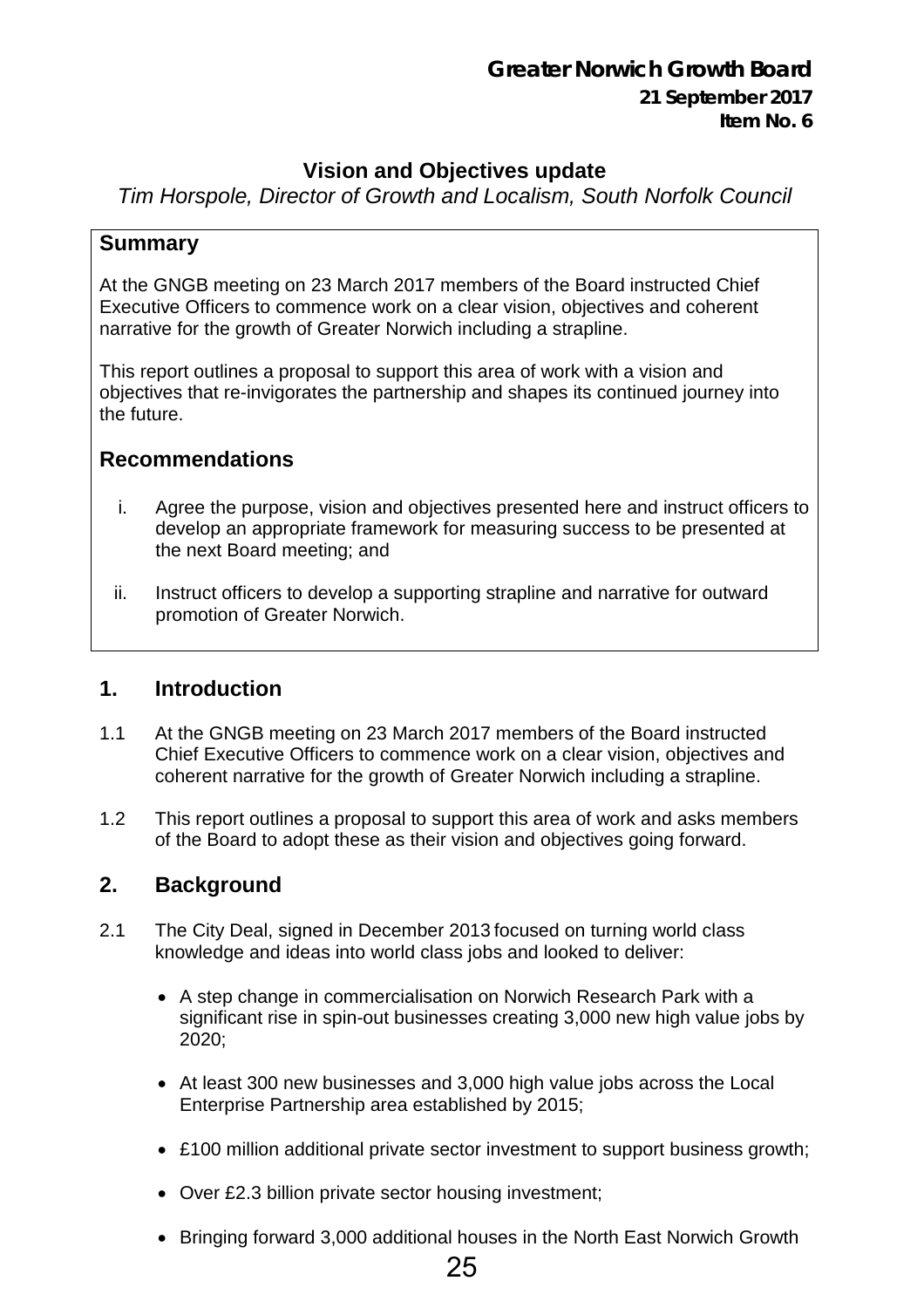Triangle; and

- 13,000 additional jobs across Greater Norwich.
- 2.2 Through the establishment of the Greater Norwich Growth Board, alongside the City Deal agreement, Broadland District Council, Norwich City Council, South Norfolk Council, Norfolk County Council, and the New Anglia Local Enterprise Partnership (LEP) confirmed their continuing commitment to working together to help deliver the much-needed homes and jobs in the area.
- 2.3 The Growth Board is currently constituted, through a Joint Working Agreement signed on 26 September 2014, to provide strategic direction, monitoring and co-ordination of the Greater Norwich City Deal and implementation thereafter of an annual infrastructure Growth Programme for the Greater Norwich area.
- 2.4 The proposed purpose, vision and objectives put forward for consideration here looks to re-invigorate the partnership and shape its continued journey into the future.

### **3. Updated purpose of the Greater Norwich Growth Board**

- 3.1 The proposed purpose of the Greater Norwich Growth Board is:
	- To ensure that there is a wide strategic overview to development in the area, ensuring that infrastructure and development is physically and conceptually co-ordinated and connected;
	- To ensure that planned development is delivered in a timely, sustainable and inclusive manner;
	- To support the co-ordination of public and private investment;
	- To provide a united front in lobbying on key infrastructure challenges faced by the area;
	- To ensure the area is given a sufficient voice with the national government;
	- To provide leadership for the City Deal to develop skills and support business growth and innovation within the area;
	- To encourage collaboration between public sector partners through ensuring resources are most effectively aligned; and

To undertake the above through having an efficient and effective decision making structure.

### **4. Clear Vision for the growth of Greater Norwich**

4.1 Our vision for Greater Norwich is to build a thriving economy focusing on high value knowledge sectors and assets that will drive economic growth and enhance productivity.

By 2026 we will be known throughout the world as an international location with a global reputation for excellence in the knowledge, life science, digital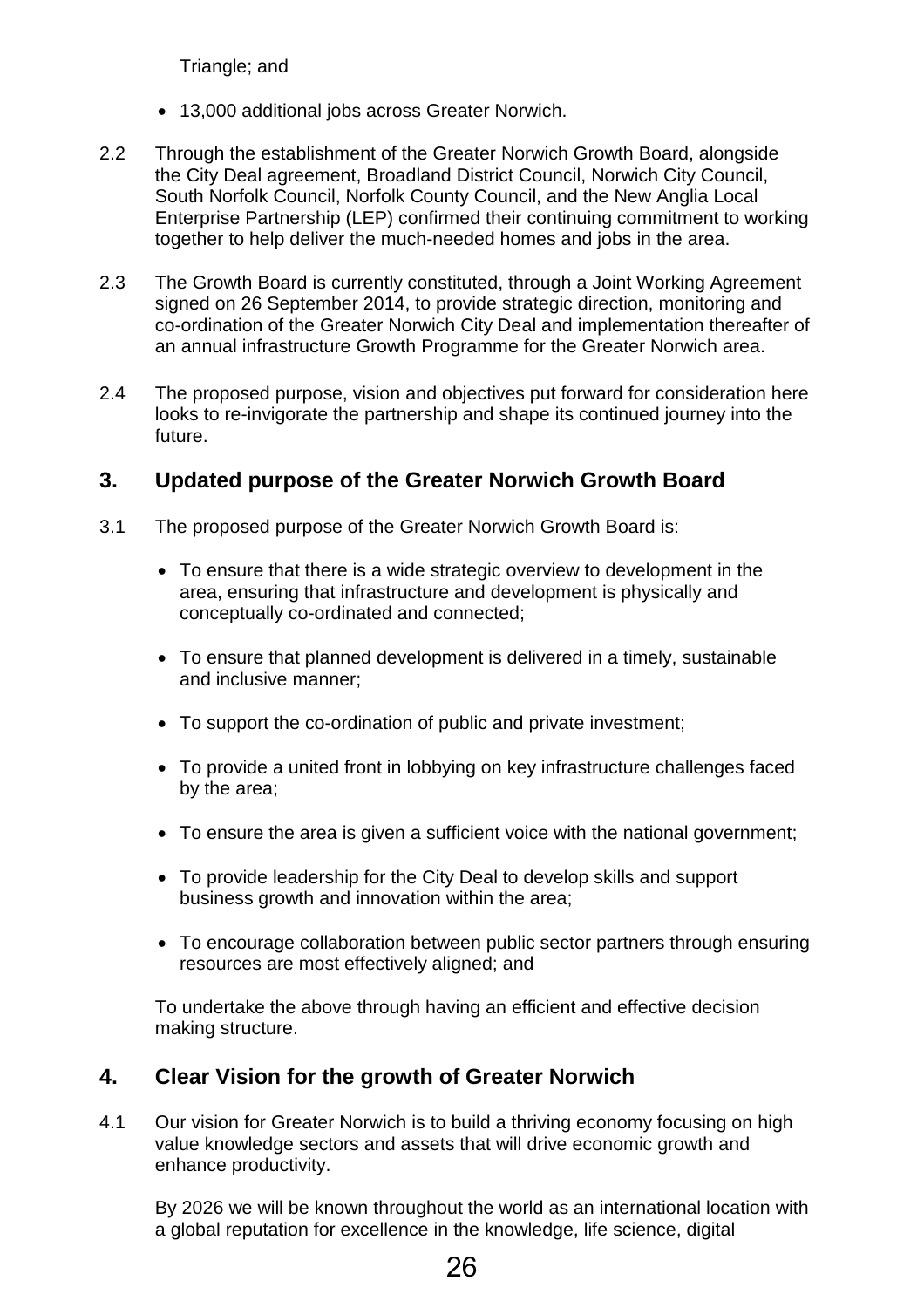technology and financial sectors.

This will be achieved through the delivery of sustainable and inclusive growth that protects and enhances our historic and cultural heritage, is environmentally sustainable and benefits and enables all communities.

The delivery of these globally distinctive sectors and assets will drive the development of strong international trading links, creating new global market opportunities that will also contribute to the uplift in the UK economy as a whole.

### **5. Greater Norwich objectives**

- 5.1 The Greater Norwich objectives are proposed as follows:
	- Increase in the number of quality jobs in our key economic sectors;
	- Increased Gross Value Added (GVA) of the economy by developing new high value enterprises and assets that have the potential to be world leading through the provision of a range of interventions;
	- Supporting the capacity of small and medium sized enterprises to grow in local, regional, national and international markets and to engage in innovation processes;
	- Drive higher productivity in the local economy to increase the average salary for locally based jobs and tackle deprivation and exclusion;
	- Continue to invest and grow our knowledge economy assets in the Universities and NRP to accelerate commercialisation and spin out activity to create scalable business ventures;
	- Investing in the area's infrastructure, both digital and physical, to ensure that our businesses and residents can take advantage of wider business opportunities offered by improved connectivity;
	- Support productivity and progression in employment by raising skills levels at the levels of basic skills, intermediate and higher level skills, to tackle skills gaps and shortages, and to promote gender equality in employment;
	- Create and sustain a high quality and culturally rich city centre environment providing a dynamic, innovative and creative place to live, work and invest in;
	- Enhance the local supply chain opportunities in town centres and rural areas;
	- Support the growth of existing businesses and start-ups;
	- Establish Norwich as a destination of choice and investment opportunity for the knowledge, life science, digital technology and financial sectors; and
	- Ensure that the type of housing developed meets local needs and supports the attraction of new jobs in high value knowledge sectors.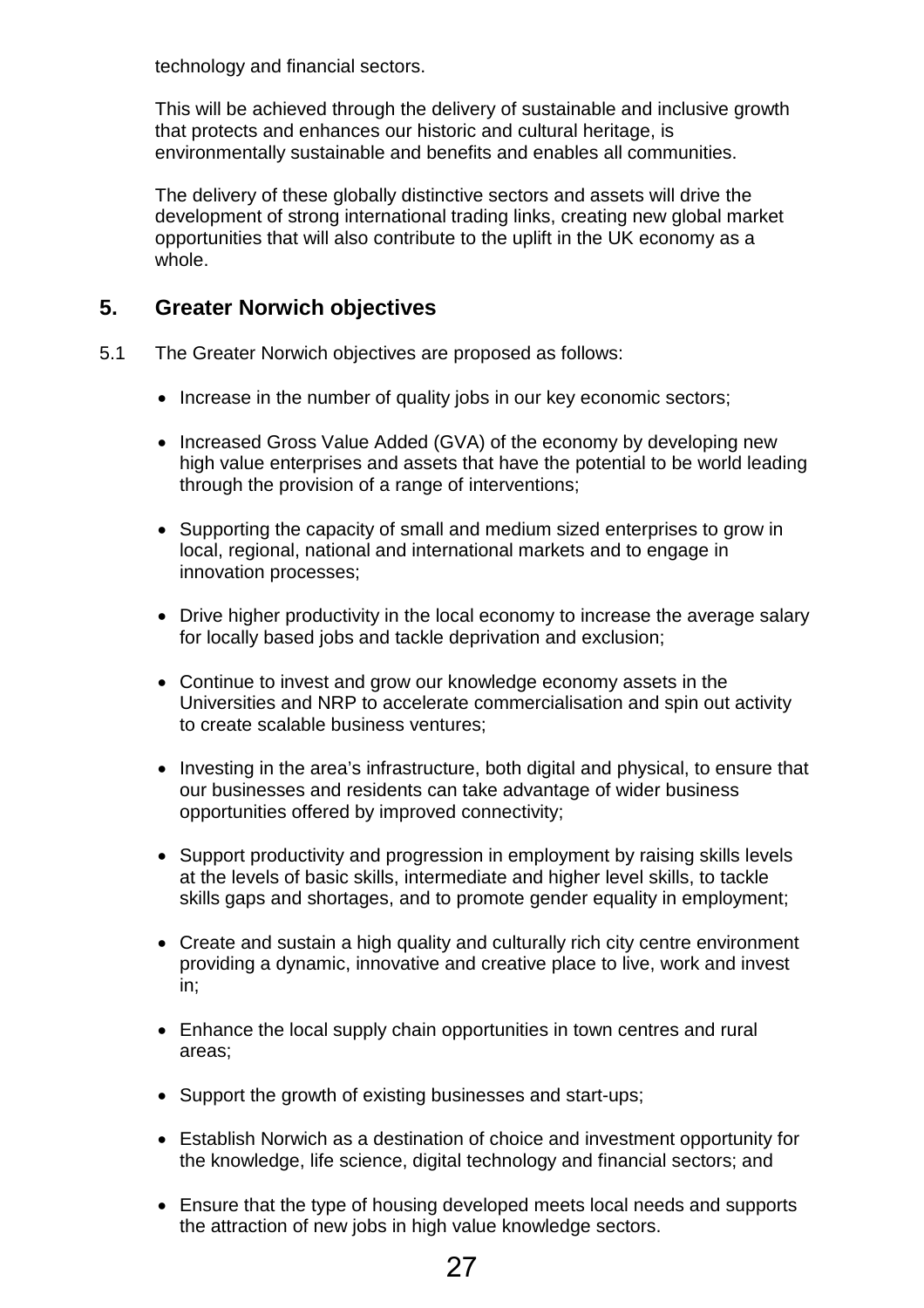### **6. Recommendations**

- i. Agree the purpose, vision and objectives presented here and instruct officers to develop an appropriate framework for measuring success to be presented at the next Board meeting; and
- ii. Instruct officers to develop a supporting strapline and narrative for outward promotion of Greater Norwich.

### **7. Issues and Risks**

#### **Other resource implications (staff, property)**

There are no other resource issues beyond those reported previously.

#### **Legal implications**

Changes to structures and functions of the Partnership will need to be agreed by the constituent partners through their own processes.

#### **Risks**

One or more partners may not agree the proposed changes to the structure and actions.

### **Equality**

No specific issues

### **Human rights implications**

No specific issues

# **Environmental implications**

No specific issues

### **Officer Contact**

If you have any questions about matters contained in this paper please get in touch with:

| <b>Name</b>  | <b>Telephone Number</b> | <b>Email address</b>       |
|--------------|-------------------------|----------------------------|
| Tim Horspole | 01508 533806            | thorspole@s-norfolk.gov.uk |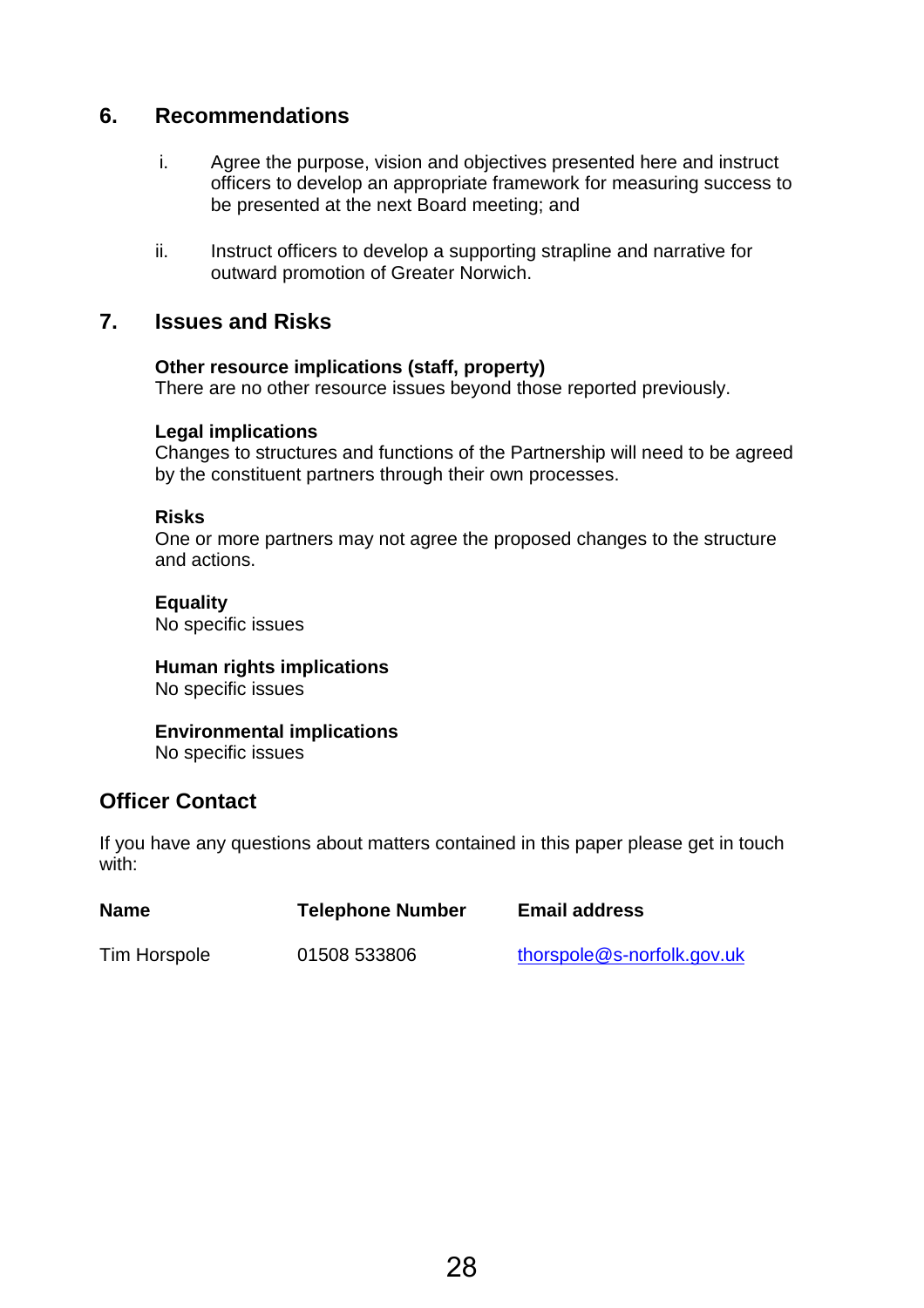## **Greater Norwich Local Infrastructure Fund**

<span id="page-28-0"></span>*Report by Phil Courtier, Head of Planning, Broadland District Council*

### **Summary**

This report updates the Board on the status of each of the projects which the Board has previously approved to receive Local Infrastructure Fund loans including the new loan approved via email on 29 August 2017. It also updates the Board on progress made since its resolution in May 2017 to approach SME developers with an offer of a smaller scale facility over the next 2-3 years.

## **Recommendations**

The Board is asked to:

- (i) Note the progress and status review of each of the projects agreed and agreed in principle by this Board to date;
- (ii) Note the Board approval, via email, to loan FW Properties £2m for their site at Rockland St. Mary;
- (iii) Agree to the continuing commitment of LIF funds for those schemes previously approved in principle; and
- (iv) Note the receipt of 2 further Expressions of Interest as a result of the Board's resolution in May 2017 to approach SME developers.

## **1. Introduction**

- 1.1 The Local Infrastructure Fund (LIF) was established through the Greater Norwich City Deal. The fund provides loans to developers for infrastructure required to unlock onsite delivery.
- 1.2 The objectives of the Local Infrastructure Fund are:
	- To establish a revolving fund so that funding can be reinvested to unlock further development and leverage private sector investment on developments;
	- To target and bring forward those development sites which require shortterm funding support;
	- To support schemes that may not otherwise go ahead because of the requirement for up-front infrastructure investment; and
	- To generate economic activity in the short term by addressing immediate infrastructure and site constraints and promote the delivery of jobs, housing and commercial developments.
- 1.3 At the Greater Norwich Growth Board (GNGB) meeting in May 2017 the Board expressed concern over whether the original objectives for the Fund were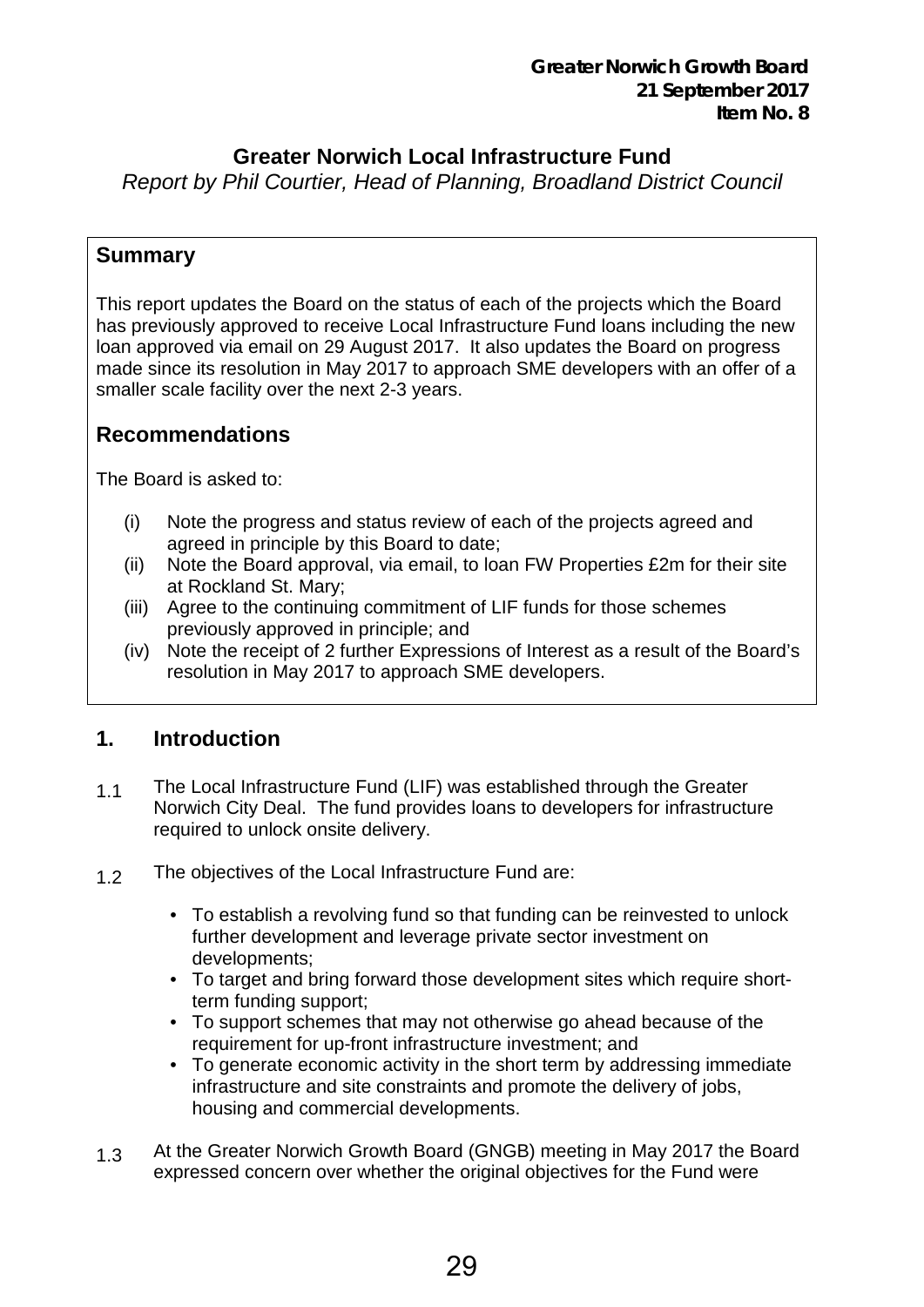being met and asked for a full status update for those projects which have yet to begin drawing down their approved LIF allocations.

1.4 This report updates the Board on the current status of each of the agreed and agreed in principle projects to date as well as updates on progress made since the Board's resolution in May 2017 to approach SME developers with an offer of a smaller scale facility over the next 2-3 years.

### **2. Project updates**

#### 2.1 **Deal Ground**

Approved in principle for LIF in 2014 for £3.48m to unlock 680 residential units and related commercial space on the Deal Ground and May Gurney sites by providing funding towards the two new bridges and spine road needed to enable the development.

- 2.2 The scheme has had an extant planning permission since 2013. It needs the provision of a spine road and services from The Street in Trowse, a road bridge across the River Yare is needed to access the Deal Ground site and the permission requires a cycle and pedestrian bridge across the River Wensum, to connect with footpaths and cycleways on the Riverside Walk before the homes on the Deal Ground can be occupied.
- 2.3 The site has been extensively marketed since planning permission was issued. More recently it has been apparent that the site owner was seeking Joint Venture partners to bring the site forward although these negotiations appear to have stalled and a potential bid to the HCA Housing Infrastructure Fund is now being considered to bring the site forward for development. It should be noted that the planning permission issued on the site will remain extant for several more years and the site remains the largest residential allocation within the City Council area which remains undeveloped.

### 2.4 **Beeston Park: North Walsham Road Link**

Approved in 2014 for £5m of funding to deliver the new North Walsham Road Corridor. The infrastructure will help accelerate the delivery of at least 600 homes, supporting 674 person-years of construction employment and 166 FTE operational jobs.

2.5 Broadland Council resolved to grant outline planning permission for a revised Beeston Park scheme on 12 October 2016. Whilst this permission has not yet been issued its eventual effect will be to rephase the scheme to develop the western section of the development site (known as Parcel A) as the first phase. Parcel A is located between St Faiths Road and North Walsham Road and does not require the redirection of North Walsham Road or the cruciform section of the East-West Link Road that was the subject of the original agreement for LIF funding. Therefore the LIF scheme will not be taken forward as originally intended. GNGB officers have entered into initial negotiations with TOWN (the promoters of Beeston Park) to redirect the agreed LIF funding (in part) to deliver a section of link road between St. Faiths Road and Buxton Road in the first instance, thereby increasing the market attractiveness of this element of Parcel A to a wider panel of house builders/developers. The LIF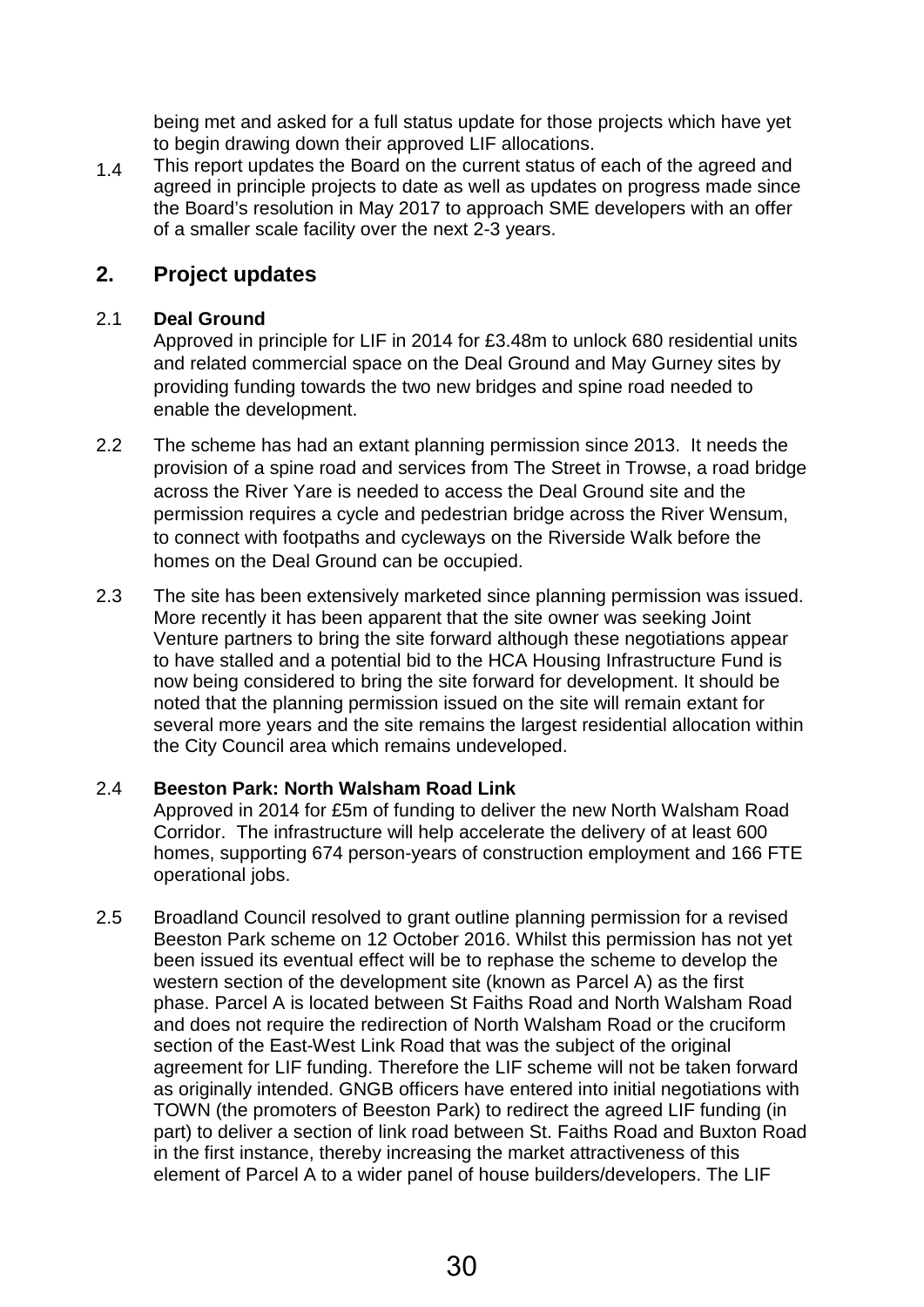funding would then be recycled into redirection of North Walsham Road and cruciform of East-West Link Road as originally agreed in order to enable the delivery of the second phase of the development (known as Parcel B). The development associated with this section of link road is the subject of ongoing negotiations with multiple interested parties and potential investors. The delivery of infrastructure at Beeston Park is also the subject of an upper tier HIF bid. The ongoing commitment to make LIF funding available is an important factor in these discussions and it helps to improve the attractiveness of Beeston Park as an investment and/or funding opportunity.

#### 2.6 **Buxton Rd – North Walsham Road Link**

Approved in 2015 for a loan of £3.7m to deliver a phase of the corridor linking the East and West sectors of the Beeston Park scheme, specifically the section between the North Walsham Road and the Buxton Road. This infrastructure will release the development of circa 1,100 homes, a school and small scale mixed use development. In addition it will deliver 210 construction jobs during the construction phase as well as 40 apprenticeships and education jobs associated with the school development.

2.7 Despite positive early signs from the three development parties involved (Lanpro, TOWN and Badger Builders), limited progress has been made on the terms of the repayment in recent times. The current terms proposed by the development parties transfer an unacceptable risk onto the Local Authorities. Delays in negotiations are likely to be linked to complications/ changes within each of their respective parties land interests: Lanpro have been focused on the resolution of significant onsite drainage issues, which were precursors to completing the sale of the site to Orbit Housing; the relocation of Norwich RFU to their new site at UEA has suffered delays, this has diminished the necessity for Badger to progress with scheme development to their original timescale; and, TOWN have been primarily engaged in progressing their revised planning application to an approval (mentioned above) and negotiating with potential scheme investors. The development associated with this section of link road is the subject of ongoing negotiations with multiple interested parties and potential investors. The delivery of infrastructure at Beeston Park is also the subject of an upper tier HIF bid. The ongoing commitment to make LIF funding available is an important factor in these discussions and it helps to improve the attractiveness of Beeston Park as an investment and/or funding opportunity.

#### 2.8 **St George's Park, Loddon**

Approved in August 2015, £4.5m (later increased to £5m by this Board) to support the construction of a new roundabout on the A146 and other onsite infrastructure to service a development of 200 homes including 66 social housing for rent.

Loan agreement signed in early 2016 and to date the applicant has drawn down £2.320m.

#### 2.9 **Little Plumstead**

Approved in March 2016, £1.5m for demolition, road construction and utilities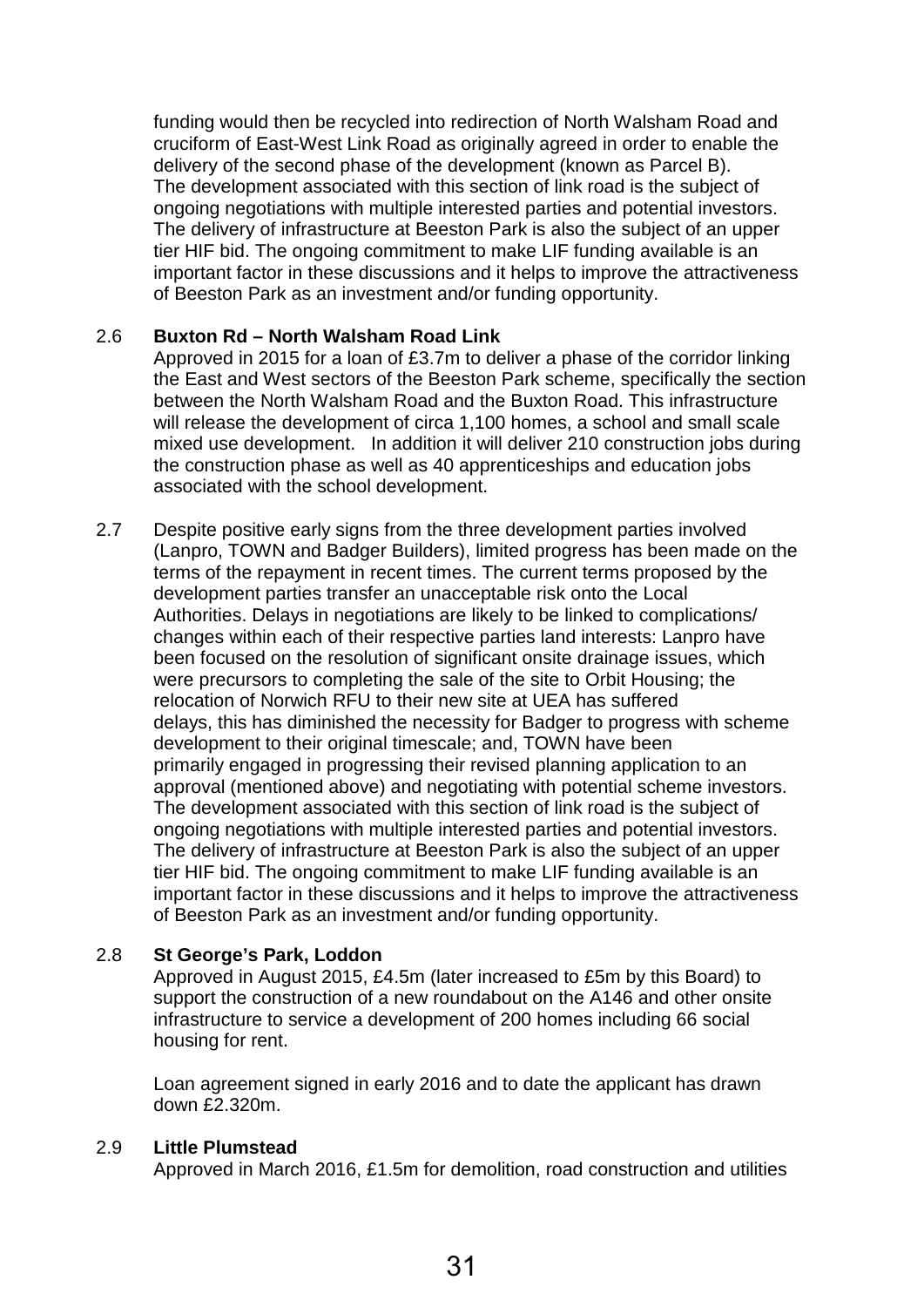to support the development of 92 homes (20 of which will be affordable)

Loan agreement signed in early 2017 and to date the applicant has drawn down £1.331m.

### 2.10 **Rockland St. Mary**

Mezzanine finance was approved, via email, by the Board on 29 August 2017 to enable the development of 21 new homes (including 6 affordable units) to be accelerated at Rockland St. Mary – construction is anticipated to begin at the end of 2017. By securing the LIF funding, FW Properties are able to progress other development schemes in the area including 13 new homes in Geldeston, South Norfolk which would otherwise have been delayed.

Due diligence and contract negotiations have now begun.

### **3. Reviewing the in-principle approvals**

- 3.1 The initial criteria for applications to the Local Infrastructure Fund included a requirement for planning consent and a willingness to start development in short order. It is now apparent that those larger applications currently going through the negotiation stages are subject to a complex process which may involve finding an end developer, raising finance, complying with planning conditions and negotiating infrastructure provision.
- 3.2 Although some of the schemes the Board has approved in principle are yet to complete/ draw down, the offer of a LIF loan has given developers the confidence to proceed with their developments. An offer of a loan serves a useful purpose even if developers are not ready to draw it down immediately. Both the Deal Ground and East-West link road schemes are strategically important to the growth of the Greater Norwich area and without the funding offer from the Local Infrastructure Fund it is likely that progress would have been slower.
- 3.3 Possible consequences of withdrawing a commitment of LIF funding from this Board include:
	- Further delays in scheme progress and ultimately delivery;
	- Undermined investor confidence;
	- Disengagement of parties from ongoing negotiations;
	- Non-strategic approach to infrastructure delivery across the area;
	- Reduced developer contributions to infrastructure; and
	- Limit to economic growth realised across the area.
- 3.3 It is therefore recommended that the Board agree to the continuing development of the loan agreements for the schemes previously approved in principle, subject to a programme of regular review to ensure sufficient progress is being made.

## **4. SME and Housing Associations update**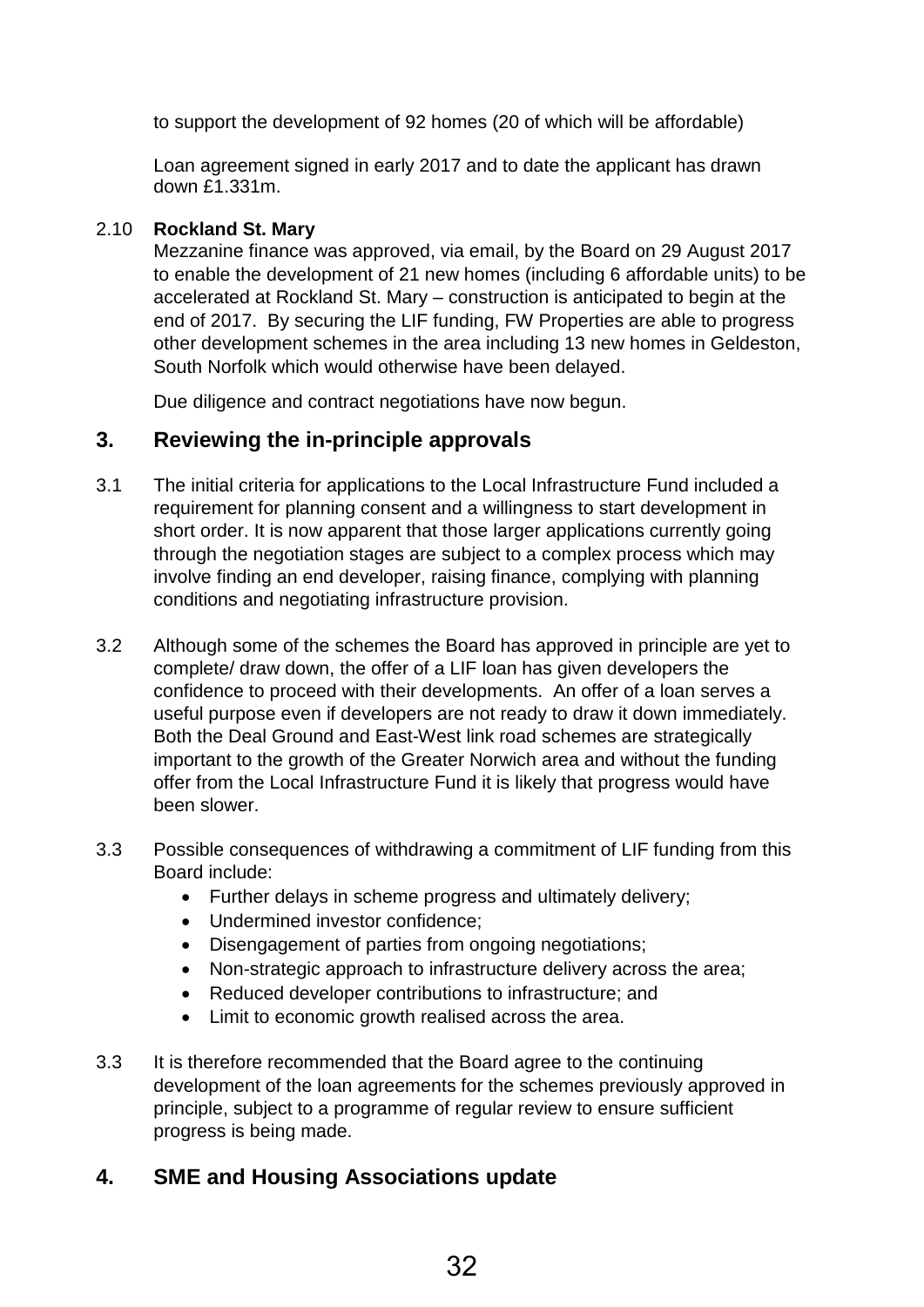- 4.1 At the GNGB meeting in May 2017 the Board resolved to instruct officers to approach SME developers with the offer of a smaller scale facility over the next 2-3 years to maximise the impact of the fund.
- 4.2 Conversations have taken place with four small and medium sized developers to date and subsequently, 2 expressions of interest have been received and reviewed by the Infrastructure Delivery Board. Full Business Cases have been requested of these two developers, with one being received, subjected to full financial appraisal and agreed by this Board, via email, on 29 August 2017.
- 4.3 In addition, details of LIF have also been circulated to Housing Associations as requested. Officers will keep Members up to date on interest received from this.

### **5. Recommendations**

The Board is asked to:

- (i) Note the progress and status review of each of the projects agreed and agreed in principle by this Board to date;
- (ii) Note the Board approval, via email, to loan FW Properties £2m for their site at Rockland St. Mary;
- (iii) Agree to the continuing commitment of LIF funds for those schemes previously approved in principle; and
- (iv)Note the receipt of 2 further Expressions of Interest as a result of the Board's resolution in May 2017 to approach SME developers.

### **6. Issues and Risks**

#### 6.1 **Other resource implications (staff, property)**

The fund will be managed within existing resources and will require continued support from the Greater Norwich Projects Team.

#### 6.2 **Legal implications**

All schemes will be assessed by the Greater Norwich Growth Board and the organisation named in the Business Case will be required to enter into a legal contract with Norfolk County Council, the Accountable Body for the funding.

#### 6.3 **Risks**

Each loan will be subject to financial appraisal and appropriate risk mitigation will be written in to the individual conditions of offer as set out in the Local Infrastructure Fund Criteria and Guidance Notes document.

#### 6.4 **Equality**

No specific issues arising from the award of LIF funding towards a scheme. Each scheme will be required to meet its obligations under relevant legislation.

#### 6.5 **Human rights implications**

No specific issues arising from the award of LIF funding towards a scheme.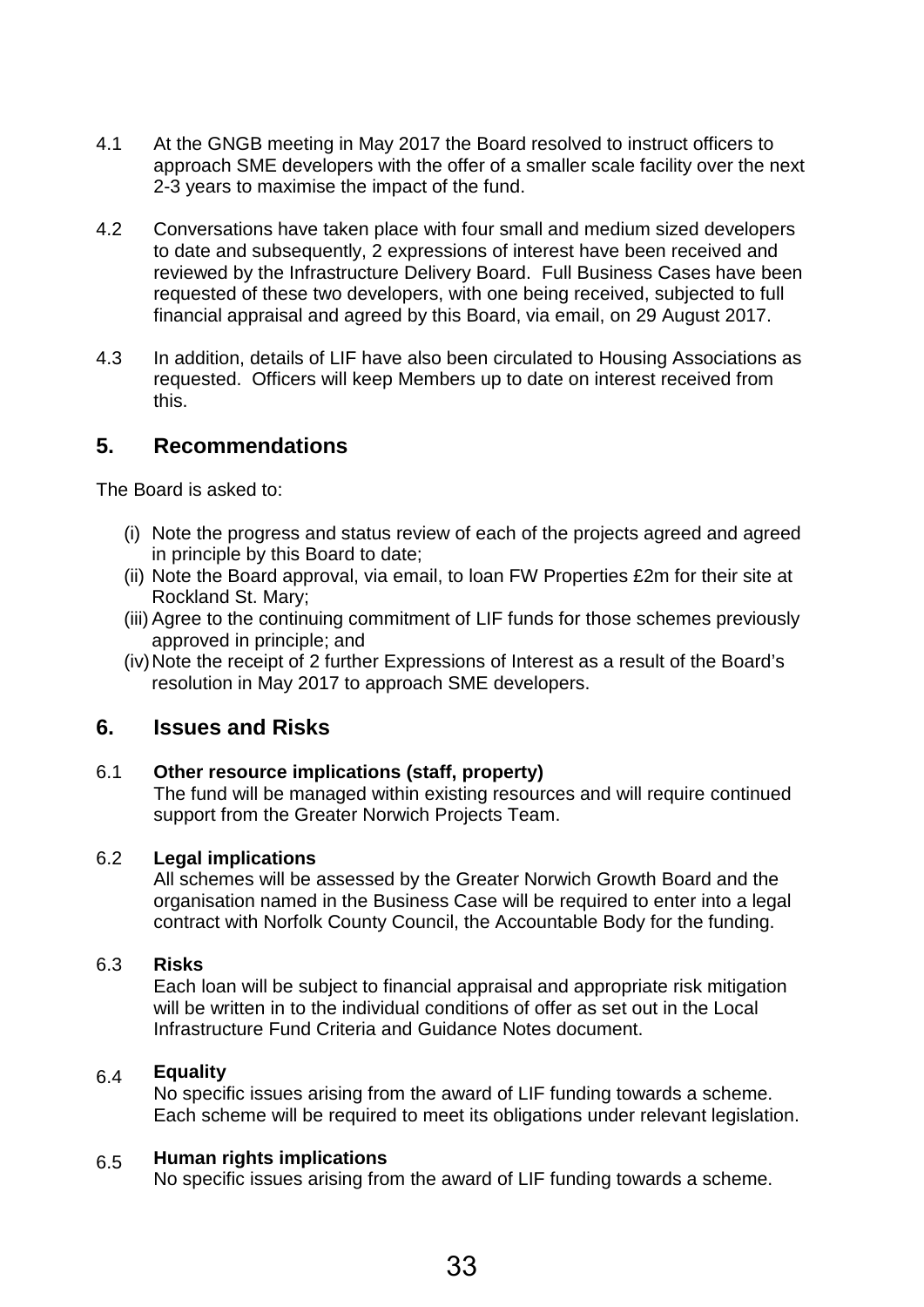Each scheme will be required to meet its obligations under relevant legislation.

#### 6.6 **Environmental implications**

No specific issues arising from the award of LIF funding towards a scheme. Each scheme will be required to meet its obligations under relevant legislation.

### **Officer Contact**

If you have any questions about matters contained in this paper please get in touch with:

| <b>Name</b>   | <b>Telephone Number</b> | <b>Email address</b>         |
|---------------|-------------------------|------------------------------|
| Ellen Goodwin | 01603 638160            | ellen.goodwin@norfolk.gov.uk |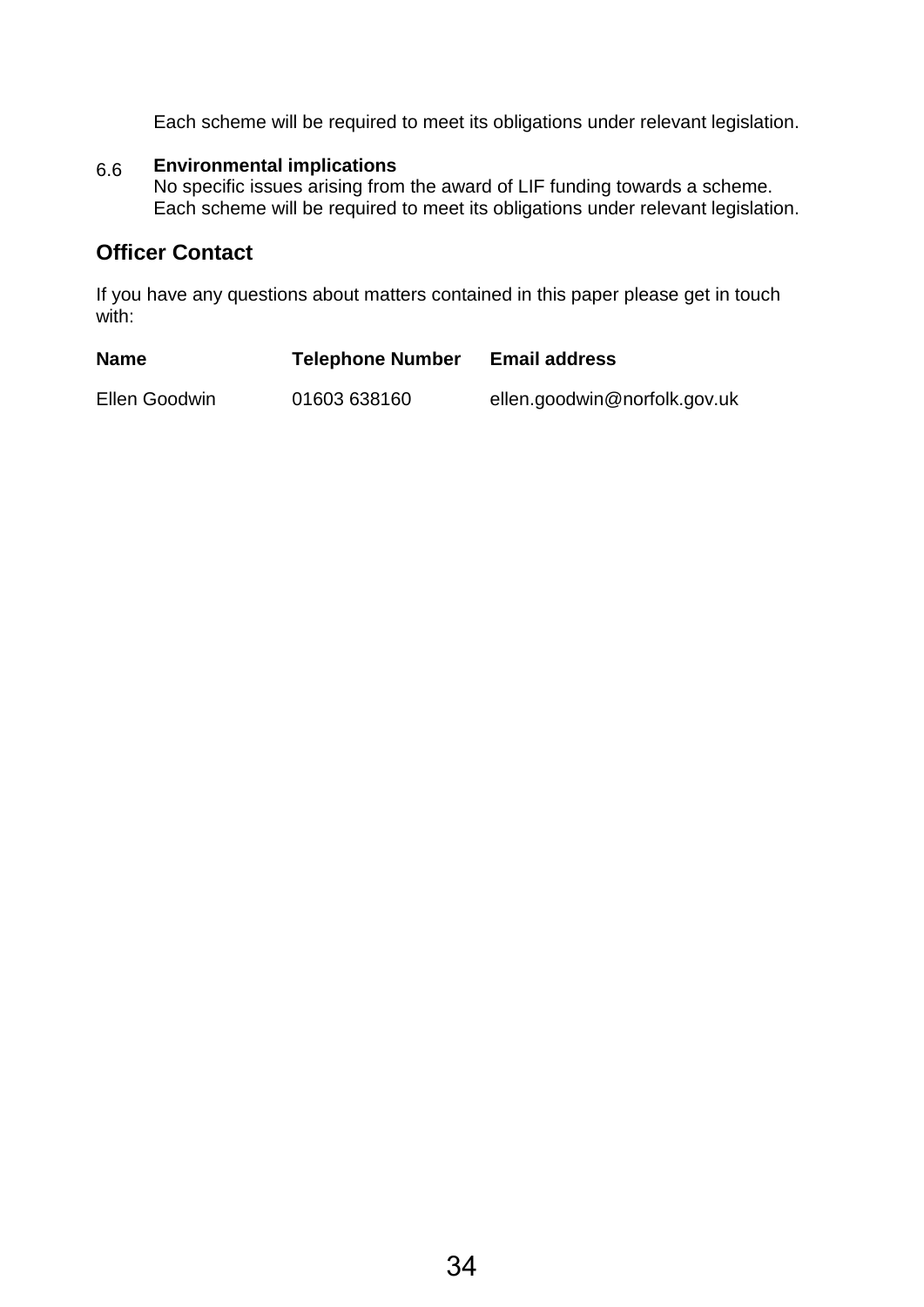### **Greater Norwich Growth Board Forward Plan**

<span id="page-34-0"></span>*A report by Dave Moorcroft, Director of Regeneration and Development, Norwich City Council* 

### **Summary**

This report sets out the Forward Plan for the Greater Norwich Growth Board. The Forward Plan is a key document for the Board to use to shape future meeting agendas and items for consideration. The Forward Plan for this Board is included at Appendix 1.

### **Recommendations**

(i) To review the Forward Plan at Appendix 1 and identify any additions, deletions or changes to reflect key issues and priorities the Board wishes to consider.

### **1. Introduction**

- 1.1 This report sets out the Forward Plan for the Greater Norwich Growth Board. The Forward Plan is a key document for the Board to use to shape future meeting agendas and items for consideration.
- 1.2 The Forward Plan for this Board is included at Appendix 1.

### **2. Recommendations**

(i) To review the Forward Plan at Appendix 1 and identify any additions, deletions or changes to reflect key issues and priorities the Board wishes to consider.

### **3. Issues and Risks**

### 3.1 **Other resource implications (staff, property)**

The forward plan will be managed within existing Greater Norwich Projects Team resources.

3.2 **Legal implications**

N/A

3.3 **Risks**

N/A

3.4 **Equality**

N/A

- 3.5 **Environmental implications**
	- N/A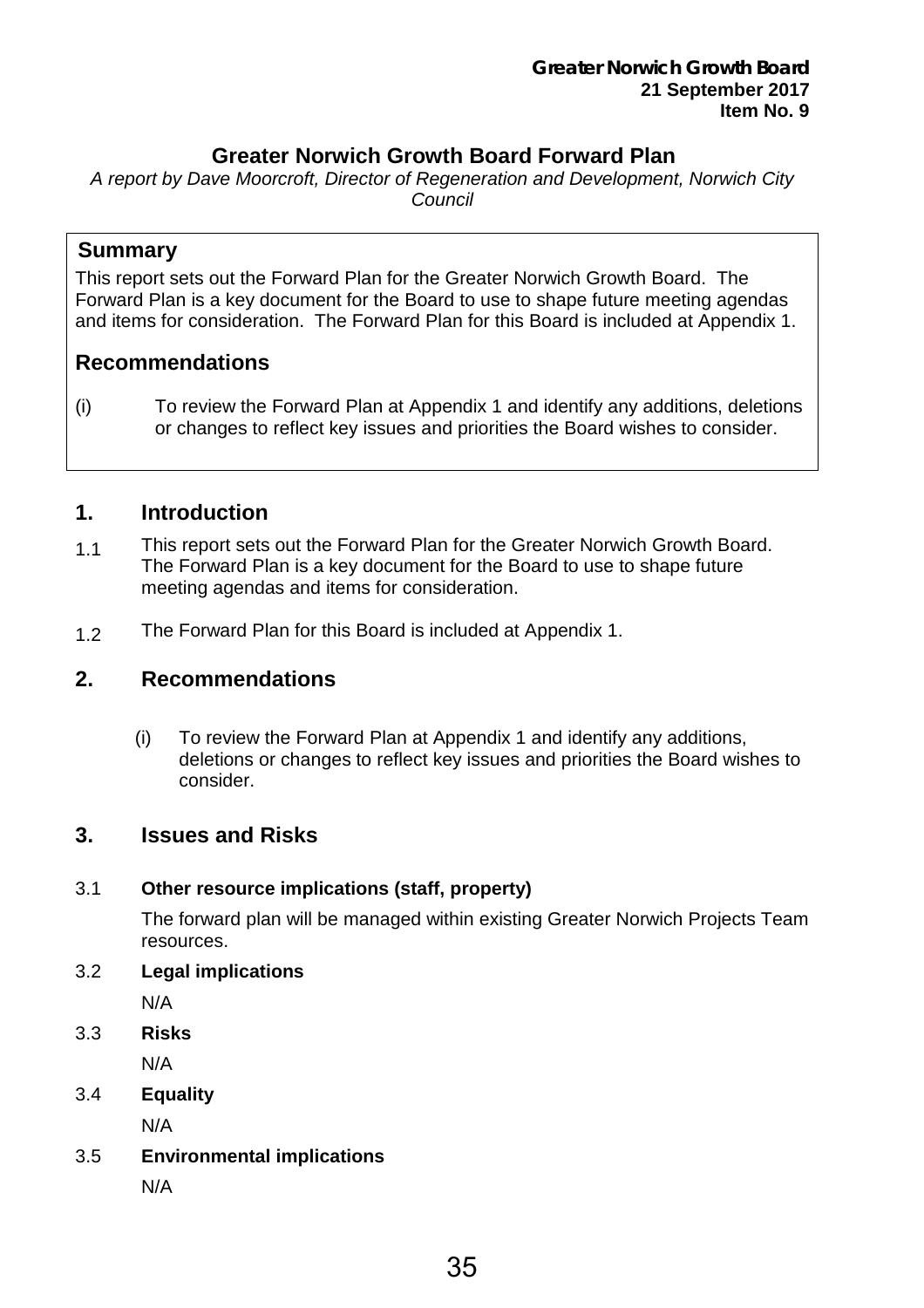# **Officer Contact**

If you have any questions about matters contained in this paper please get in touch with:

| <b>Name</b>   | <b>Telephone Number</b> | <b>Email address</b>         |
|---------------|-------------------------|------------------------------|
| Ellen Goodwin | 01603 638160            | ellen.goodwin@norfolk.gov.uk |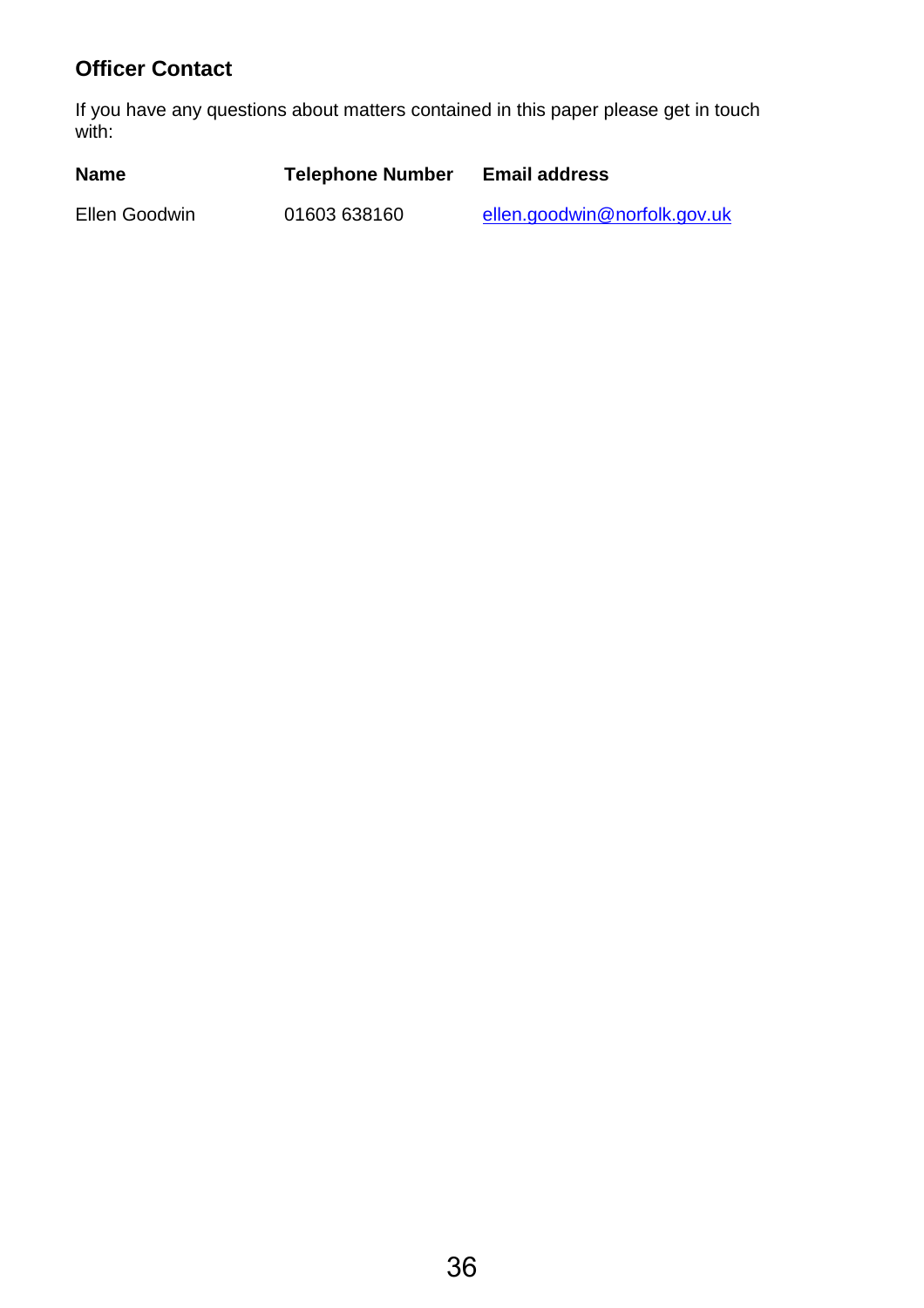# **Greater Norwich Growth Board – Forward Plan**

| <b>Issue/decision</b>                                                     | <b>Requested Board action</b>                                                                           | <b>Lead Officer</b>           |  |  |
|---------------------------------------------------------------------------|---------------------------------------------------------------------------------------------------------|-------------------------------|--|--|
| Meeting: 26 October 2017                                                  |                                                                                                         |                               |  |  |
| Growth Programme for 2018/19 including<br>NATS Implementation Plan update | Agree the 2018/19 growth programme and supporting IIF<br>allocation. Current programme delivery update. | <b>Phil Courtier</b>          |  |  |
| Children's Services Capital Programme                                     | Agree the use of the IIF for 2017/18                                                                    | Chris Hey                     |  |  |
| New Anglia Economic Strategy                                              | Update report                                                                                           | <b>Chris Starkie</b>          |  |  |
| <b>MIPIM UK</b>                                                           | Verbal update                                                                                           | Dave Moorcroft<br>James Dunne |  |  |
| Local Infrastructure Fund                                                 | Loan decisions (if required)                                                                            | <b>Phil Courtier</b>          |  |  |
| Greater Norwich working arrangements                                      | Ongoing                                                                                                 | Phil Kirby                    |  |  |
| Meeting: 7 December 2017                                                  |                                                                                                         |                               |  |  |
| Green infrastructure                                                      | Programme delivery                                                                                      | tbd                           |  |  |
| MIPIM feedback report                                                     | Outcomes report                                                                                         | Dave Moorcroft<br>James Dunne |  |  |
| City Deals - skills                                                       | Update report                                                                                           | <b>Chris Starkie</b>          |  |  |
| Local Infrastructure Fund                                                 | Loan decisions (if required)                                                                            | <b>Phil Courtier</b>          |  |  |
| Greater Norwich working arrangements                                      | Ongoing                                                                                                 | Phil Kirby                    |  |  |
| Meeting: January 2018 (date tbc)                                          |                                                                                                         |                               |  |  |
| Community infrastructure                                                  | Programme delivery                                                                                      | tbd                           |  |  |
| Schools Capital Programme - 6 monthly                                     | Update including North Norwich High School and details of<br>2018/19 IIF spend                          | Chris Hey                     |  |  |